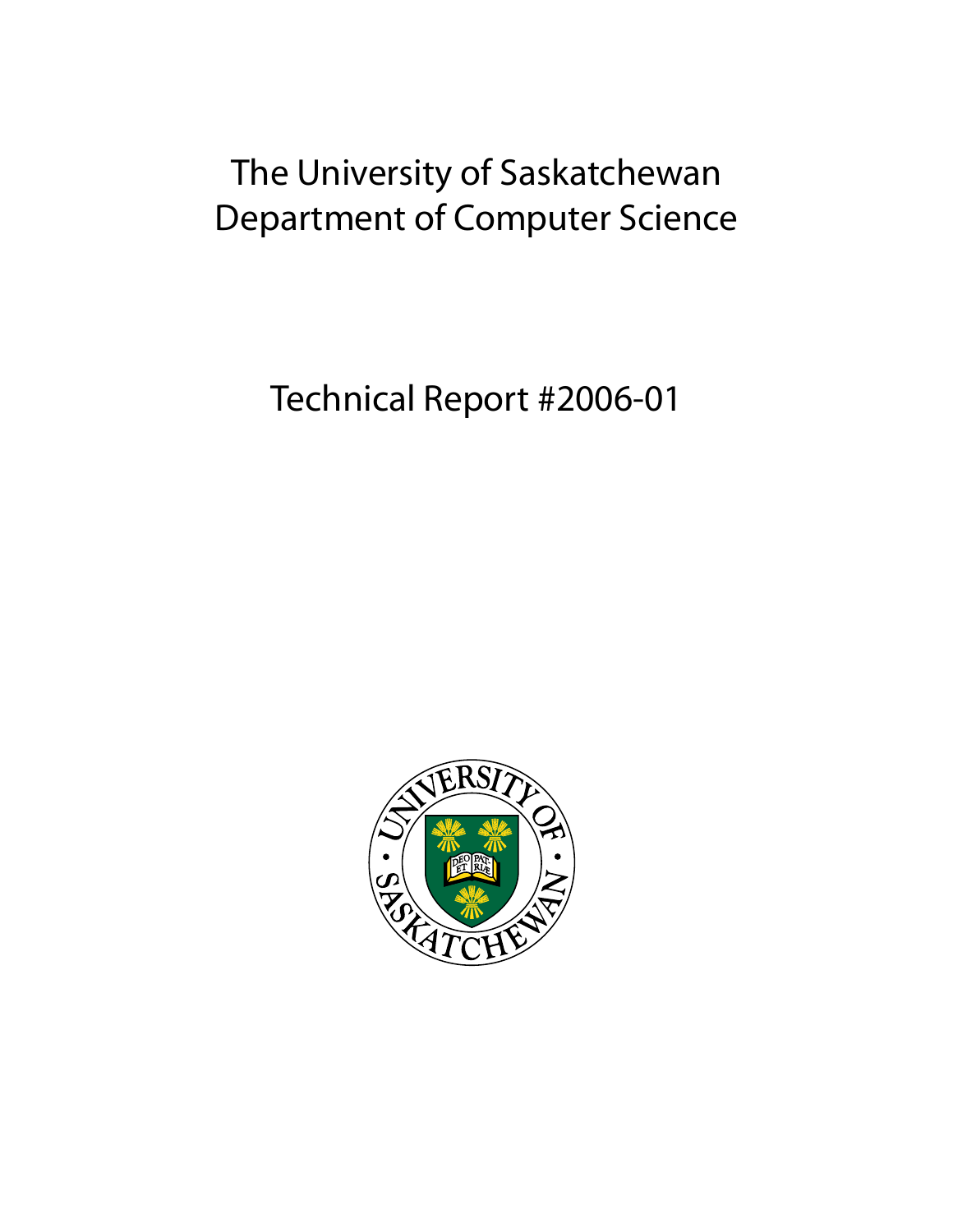## SkyD: Recognizing Stars in Astro-Imagery Based on Stable Local Geometric Patterns

Jeff Smith Email: jeff.smith@usask.ca

Imaging, Multimedia and Graphics Lab Computer Science Dept. University of Saskatchewan

December, 2004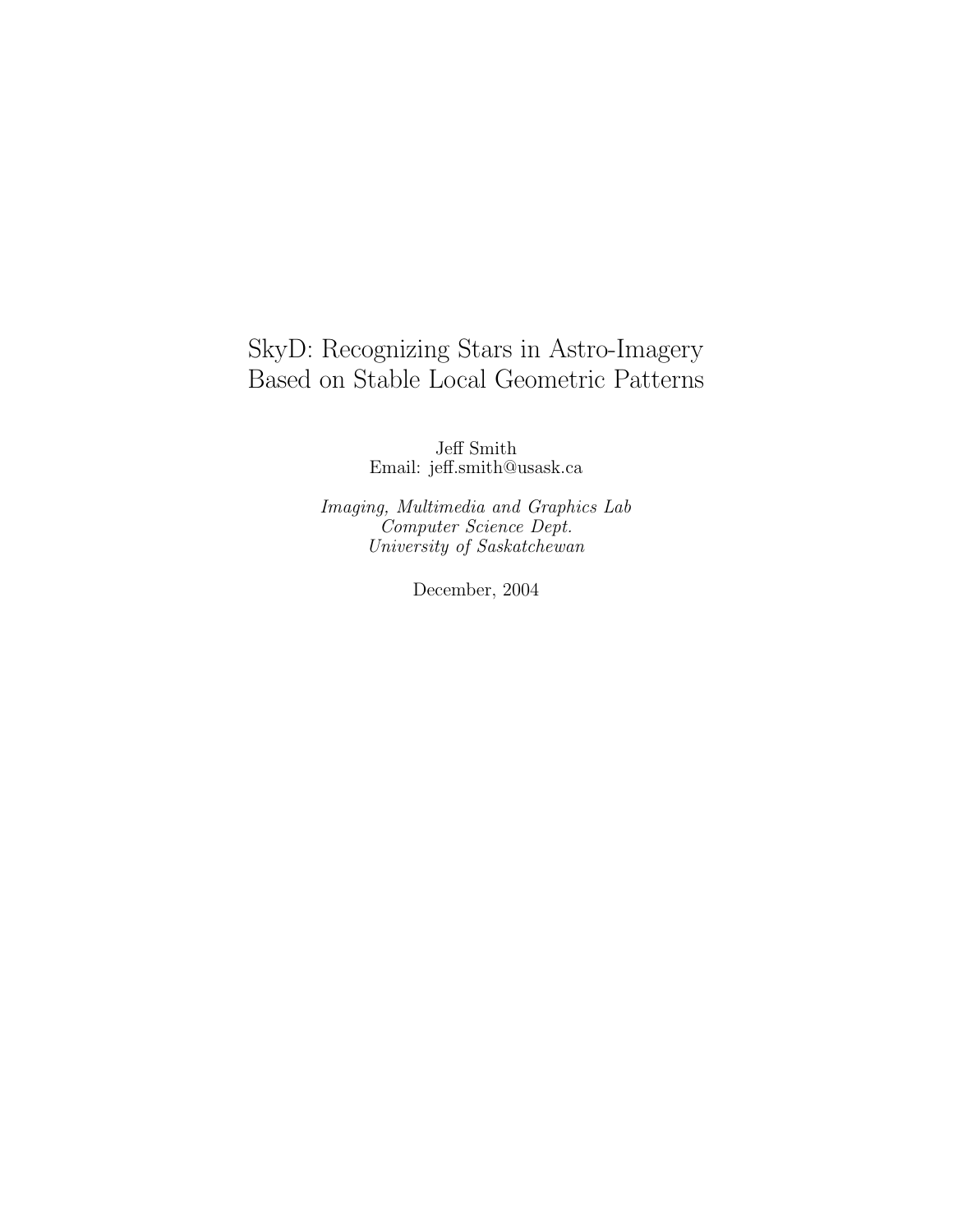# **Contents**

| 1        |            | Introduction |                                    | 3              |
|----------|------------|--------------|------------------------------------|----------------|
| $\bf{2}$ | 2.1<br>2.2 |              | State of the Art                   | 5<br>5<br>6    |
| 3        |            |              | The SkyD Algorithm                 | 7              |
|          | 3.1        |              |                                    | $\overline{7}$ |
|          |            | 3.1.1        |                                    | 9              |
|          |            | 3.1.2        |                                    | 10             |
|          |            | 3.1.3        |                                    | 10             |
|          |            | 3.1.4        |                                    | 12             |
|          | 3.2        |              |                                    | 13             |
|          |            | 3.2.1        |                                    | 13             |
|          |            | 3.2.2        |                                    | 14             |
|          |            | 3.2.3        |                                    | 15             |
|          |            |              |                                    | 16             |
|          |            | 3.2.4        |                                    | 17             |
|          |            |              |                                    | 18             |
|          |            | 3.2.5        |                                    | 19             |
|          | 3.3        |              |                                    | 19             |
|          |            | 3.3.1        |                                    | 20             |
|          | 3.4        | 3.4.1        |                                    | 21<br>21       |
|          |            |              |                                    | 22             |
|          |            | 3.4.2        |                                    | 23             |
|          |            |              |                                    | 24             |
|          |            |              |                                    |                |
| 4        | Results    |              |                                    | 25             |
|          | 4.1        |              |                                    | 25             |
|          | 4.2        |              |                                    | 25             |
|          | 4.3        |              |                                    | 26             |
|          | 4.4        |              |                                    | 27             |
|          | 4.5        |              |                                    | 28             |
|          |            | 4.5.1        |                                    | 28             |
| 5        |            |              | <b>Image Matching</b>              | 30             |
|          | 5.1        |              |                                    | 30             |
|          | 5.2        |              |                                    | 30             |
|          | 5.3        |              |                                    | 31             |
| 6        |            |              | <b>Conclusions and Future Work</b> | 32             |
|          | 6.1        |              |                                    | 32             |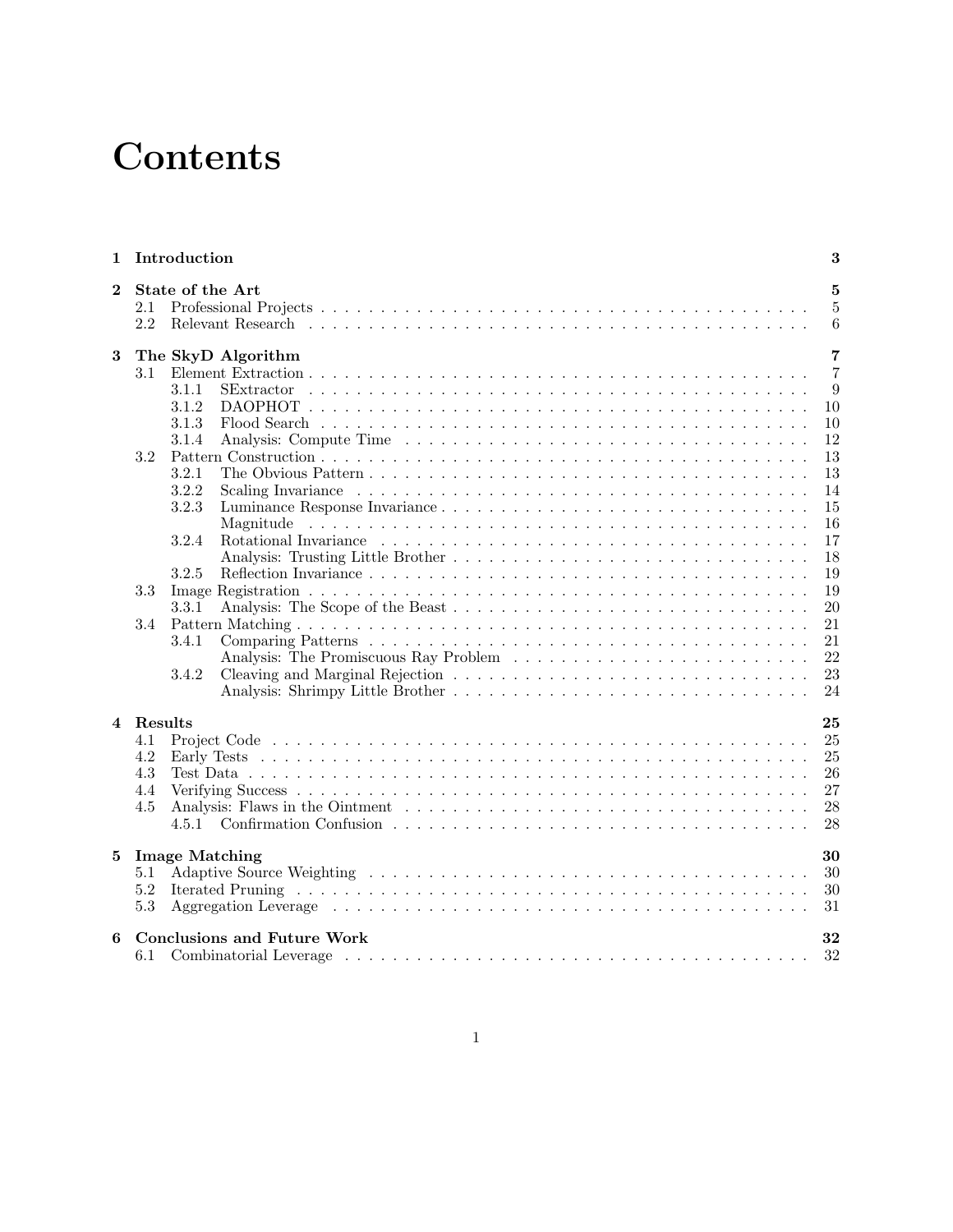# List of Figures

| 3.1  |                                                                                                                                                                                                                                |     |
|------|--------------------------------------------------------------------------------------------------------------------------------------------------------------------------------------------------------------------------------|-----|
| 3.2  |                                                                                                                                                                                                                                |     |
| 3.3  |                                                                                                                                                                                                                                |     |
| 3.4  |                                                                                                                                                                                                                                |     |
| 3.5  |                                                                                                                                                                                                                                |     |
| -3.6 | - 13                                                                                                                                                                                                                           |     |
| 3.7  |                                                                                                                                                                                                                                | -14 |
| 3.8  |                                                                                                                                                                                                                                |     |
| 3.9  |                                                                                                                                                                                                                                |     |
|      |                                                                                                                                                                                                                                |     |
|      |                                                                                                                                                                                                                                |     |
|      |                                                                                                                                                                                                                                |     |
|      |                                                                                                                                                                                                                                |     |
| 4.1  |                                                                                                                                                                                                                                |     |
| 4.2  |                                                                                                                                                                                                                                |     |
| 4.3  | Trial Successes response to the set of the set of the set of the set of the set of the set of the set of the set of the set of the set of the set of the set of the set of the set of the set of the set of the set of the set |     |
|      |                                                                                                                                                                                                                                |     |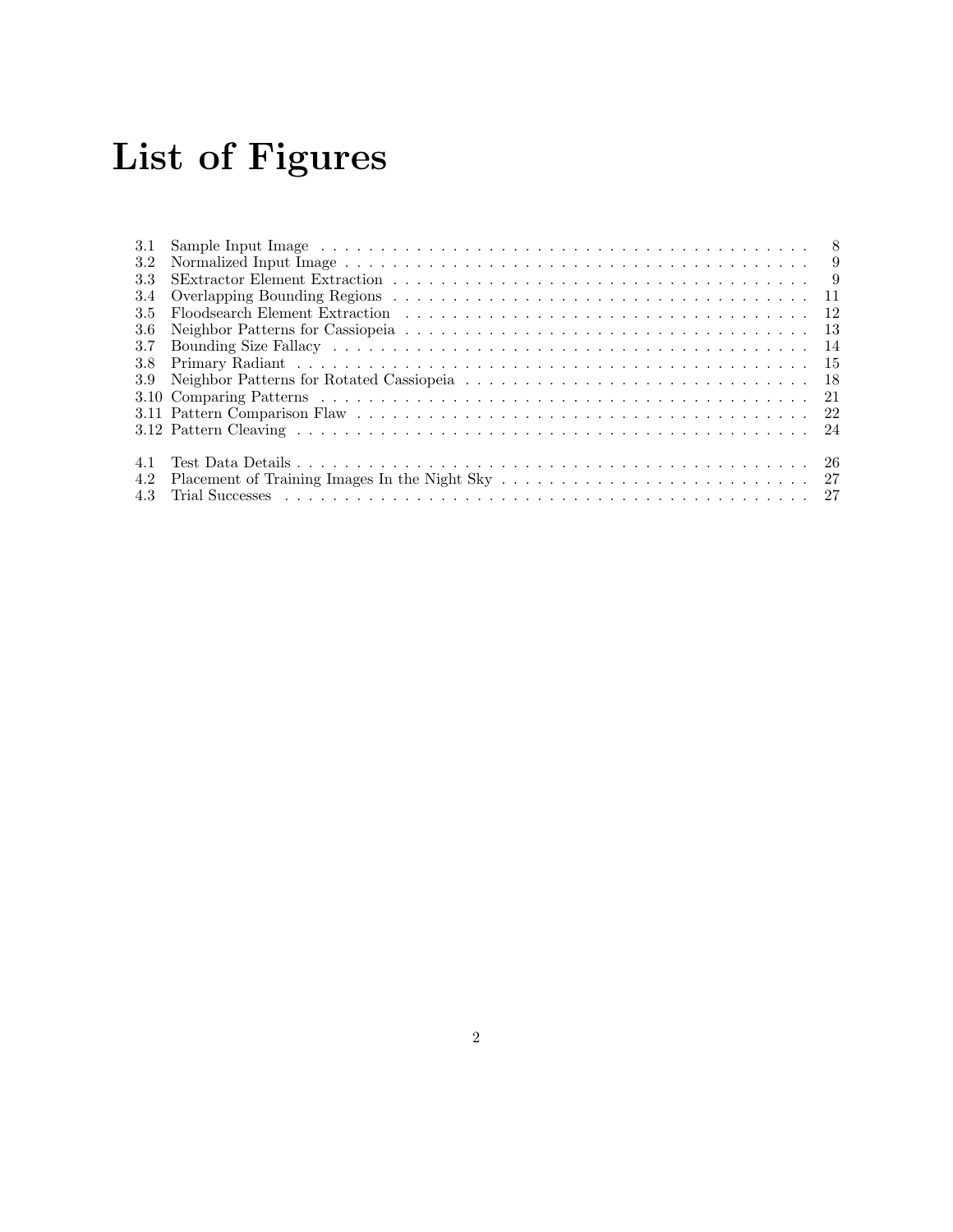## Chapter 1

## Introduction

In the world of professional astronomy the processing of captured, digital images is quickly replacing the tradition of the lonely searcher with his eye pressed to the objective lens. The communication and analysis of such images is also maturing rapidly. Standard file formats (such as FITS) containing contextual information about the capturing technology, optics and sky position are in wide use. Access to massive, historical databases (see Section 2.1) and state-of-the-art processing tools (see Section 3.1.1) is fast and easy.

The amateur field, on the other hand, is a different story. Amateur sky watchers capture hundreds of images every minute, from every quadrant of the globe, ranging across every conceivable nook and cranny of the night sky. But the vast majority of these images serve little purpose other than to pad out the collection of the enthusiast who took it.

Many of the people who engage in this hobby would love to contribute in some meaningful way to the global body of knowledge, if only there was a way. Ideally that method of integration should require as little expertise as possible, to maximize the number of potential participants.

Throughout recent history, many of the more exciting discoveries in astronomy have been found by comparing images of the same region of sky taken at different times. In addition to the famous case of the discovery of Pluto, many supernovae, comets and near-earth objects have been discovered using this technique.

The objective of this larger context<sup>1</sup> is to develop an image analysis technique and registration database that will make it possible to compare images of the night sky, identify images of overlapping regions, and identify anomalous components of those regions that warrant further scrutiny.

<sup>1</sup>Beyond the scope of this project.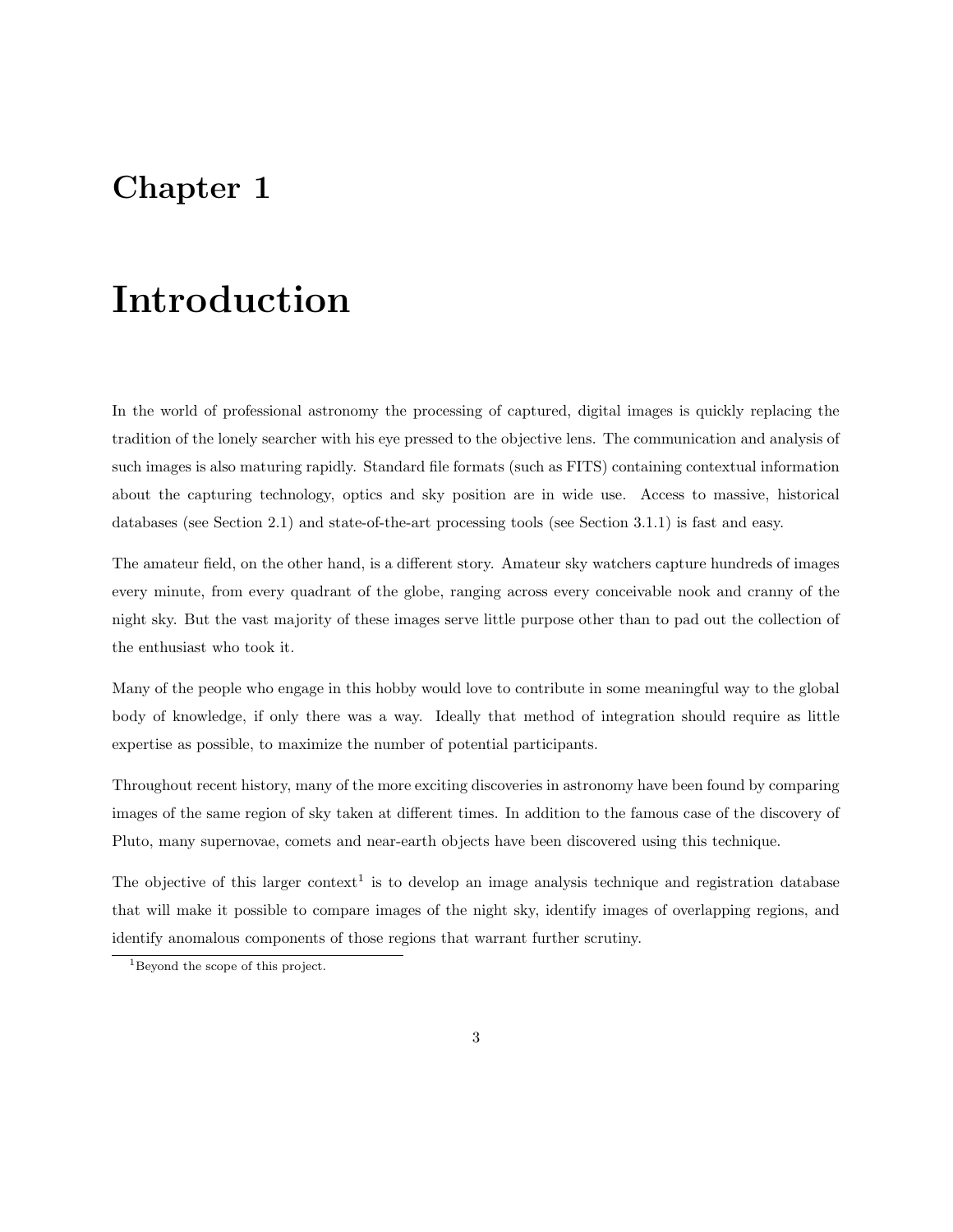Ideally, such a system should be capable of comparing images, regardless of: camera orientation; telescope and lens optics; and image resolution. And in a perfect world, the contributors to this system should not be required to include any information at all regarding the region of sky depicted in their images.

I make these drastic fundamental assumptions for two reasons. First, we want to make the system function for people with minimum effort on their part. Many participants will have a vast library of images on file. If we require them to first enter contextual details about each image, participation will drop exponentially. Second, by requiring no contextual information, we eliminate the problems of dealing with, or even rejecting outright, images with inaccurate data attached.

The purpose of this specific class project was to solve the difficult portions of the larger project: developing the algorithms for successfully constructing these star patterns, registering them in a database and identifying registered patterns that match against specific input patterns taken from new input images. If this can be done successfully, the process of identifying registered overlapping regions between registered images and those newly input images becomes relatively simple.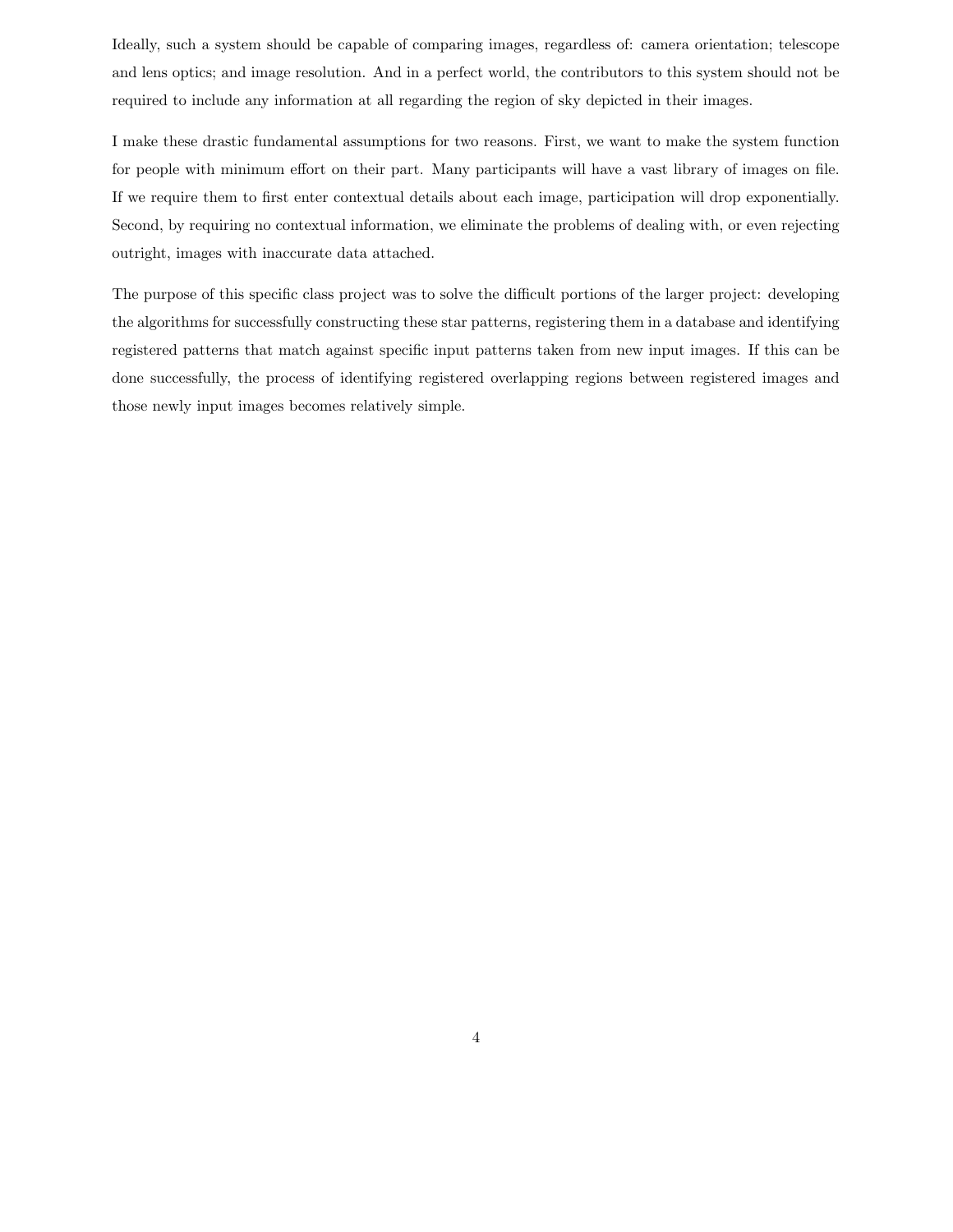## Chapter 2

## State of the Art

## 2.1 Professional Projects

There are a number of existing sky survey projects, scanning the heavens at various resolutions and wavelengths in order to create detailed baseline images for analysis and future comparison[1][?][2]. Indeed, there are even some formalized sky-search projects<sup>1</sup> whose aims are to identify anomalous phenomena for subsequent study.

But these projects are only really accessible to professional practitioners, using state-of-the-art equipment – multimillion dollar telescopes, located on remote mountain tops at high altitude and staffed by reasonably well-paid academics. Such projects are above the level at which amateur enthusiasts can readily participate.

These projects are also predicated on databases which relate a great deal of contextual data to each image. Information such as the capture optics, the coordinates of coverage, the atmospheric conditions, wavelengths, duration of exposure and so forth are all critical pieces of the data set that are used to match images. Requiring such rigorous contextual data would place a significant burden on amateur participants and would greatly increase the likelihood of error as well as presenting a barrier to participation.

It is for these reasons that I conceived this project, basing the image matching algorithm on nothing but the pixular content of the image. This represents the greatest possible simplification of the process and encourages amateur participation.

<sup>1</sup> such as SpaceWatch, SpaceGuard and the NEO (Near Earth Object) Project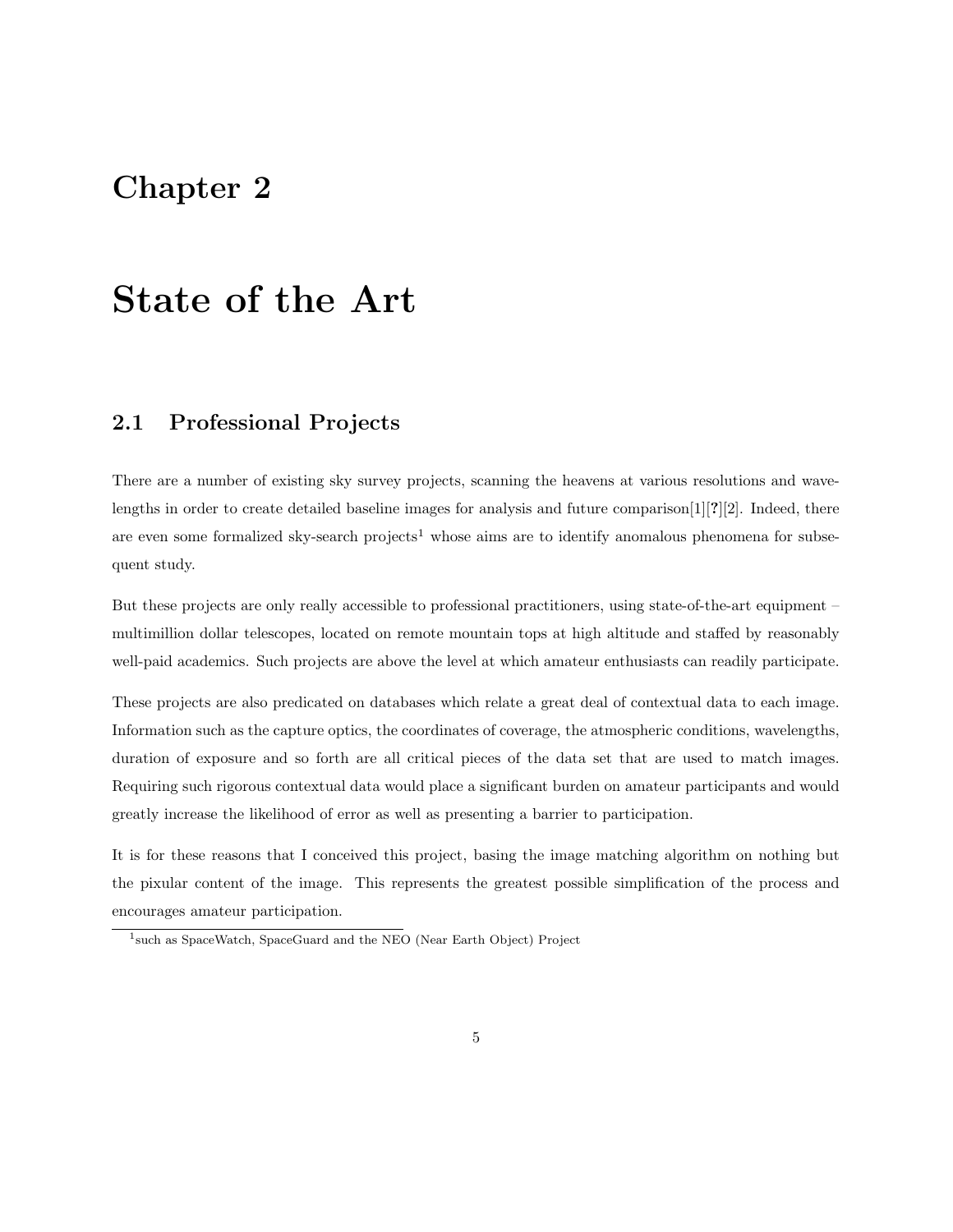### 2.2 Relevant Research

Little is apparently being done in the area of astronomic pattern recognition in the sense of identifying stars by the geometric pattern they form with their local neighbors. A great deal of work is being done on the classification front - classifying phenomena within images into categories such as nebula, star cluster, galaxy, etc.

One project[3] appeared to be promising. The Galileo explorer craft uses an imaging device to determine spacecraft orientation by identifying stars in its field of view. But upon closer examination, it turns out that the orientation camera on Galileo is comparing analog signals from a rotating slit-scanner and matching the 1-dimensional signal against a very restricted list of candidate stars. There is no two-dimensional pattern recognition at all.

Some work has been done (such as that of Boxer[4]) on the more generalized problems of matching geometric patterns in noisy point sets. But these algorithms do not include support for reflection invariance nor do they make use of point attributes such as magnitude. Adapting some of these neural net algorithms might have been feasible, but I felt that neural nets were a little too unintuitive to allow me to debug them if they didn't work *out of the box*. Consequently, this research has had no real influence over my own efforts.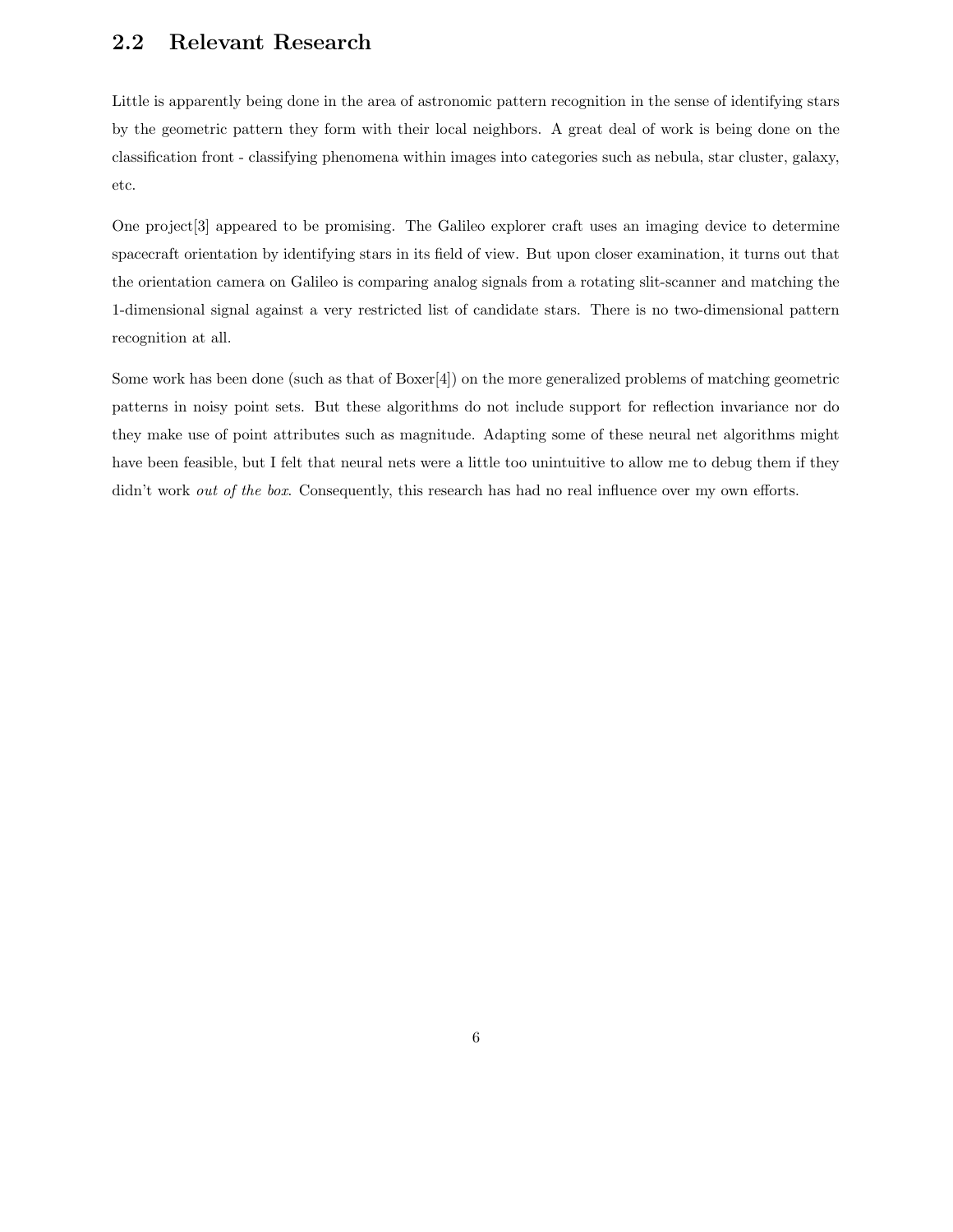## Chapter 3

## The SkyD Algorithm

In broad terms, the SkyD algorithm will construct geometric patterns by associating a target star with appropriate neighbor stars. The rays connecting the target star to these neighbors form a starburst pattern with a distinctive shape. These patterns will be computed for each star in each image from a set of test images. Those images and their patterns will then be registered in a central database from which subsequent queries can be extracted.

After training over the series of images, the system will be able to query that database for matches against patterns taken from a new test image. The matching process will consist of comparing the target pattern to an appropriate subset of patterns from the database, and scoring each with respect to its similarity with the target pattern. The highest scoring pattern from the database will be taken as the best match.

This process is decomposed into the following four steps: Element Extraction, Pattern Construction, Image Registration and Pattern Matching. A fourth stage, Image Matching, is discussed briefly as it is the ultimate goal of the larger system. However, this project is focused on the harder problem represented by those first four steps.

### 3.1 Element Extraction

Before we can do any fancy evaluation of the stars in an image, we must first isolate them from each other and from the background noise in the source image.

Figure 3.1 shows a typical input image, in this case of the constellation Cassiopeia. Note the overall haziness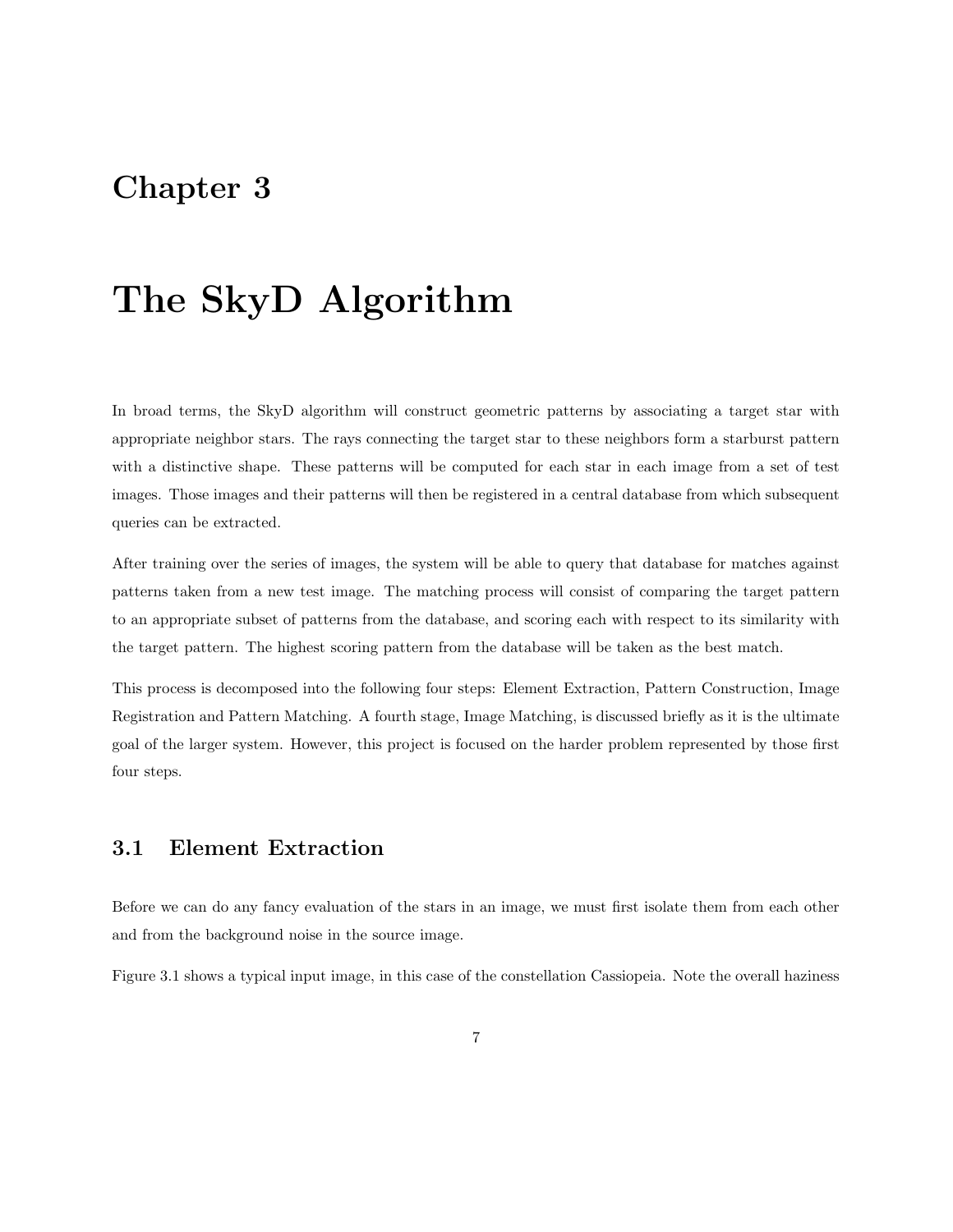

Figure 3.1: Sample Input Image

of the image. This is typical of astronomical images. The haze represents a great number of very faint artifacts as well as some amount of background noise introduced by the optical and mechanical processes used to capture the image<sup>1</sup>.

In order to ensure that we are comparing apples to apples, I decided that input images would undergo a normalization process. The purpose of this project is to identify correspondence between images. Consequently, it is not necessary to retain all of the information in the image to do so. It will be sufficient to keep the brighter and more well defined elements of the image that, presumably, have a higher degree of fidelity than do the elements that are skirting around the lower threshold of the capture system's sensitivity and are also more severely compromised by the presence of background noise.

Furthermore, by reducing the background noise, patterns between the brighter elements of the scene will be more readily accessible, as there will be less likelihood of including those lesser elements as part of the pattern.

To that end, all input images are first run through a normalization process manually. The darkest 50% of the data is thrown out and the remaining, brighter components are then renormalized from 0 to 255<sup>2</sup>.

Notice in Figure 3.2 that the scene has been visually simplified. In addition to reducing the combinatorial complexity of the potential patterns in the image, this processing has also created a consistent background for the image which will come in handy when I subsequently decide to implement my own element extraction code. But before I reached that decision, I surveyed some of the available tools that I hoped might be able to handle the element extraction phase for me.

 $1$ Even digitally captured images have some amount of noise introduced by issues such as thermal leakage.

<sup>&</sup>lt;sup>2</sup>The filter used was pgmnorm -bvalue  $128$  -value  $255$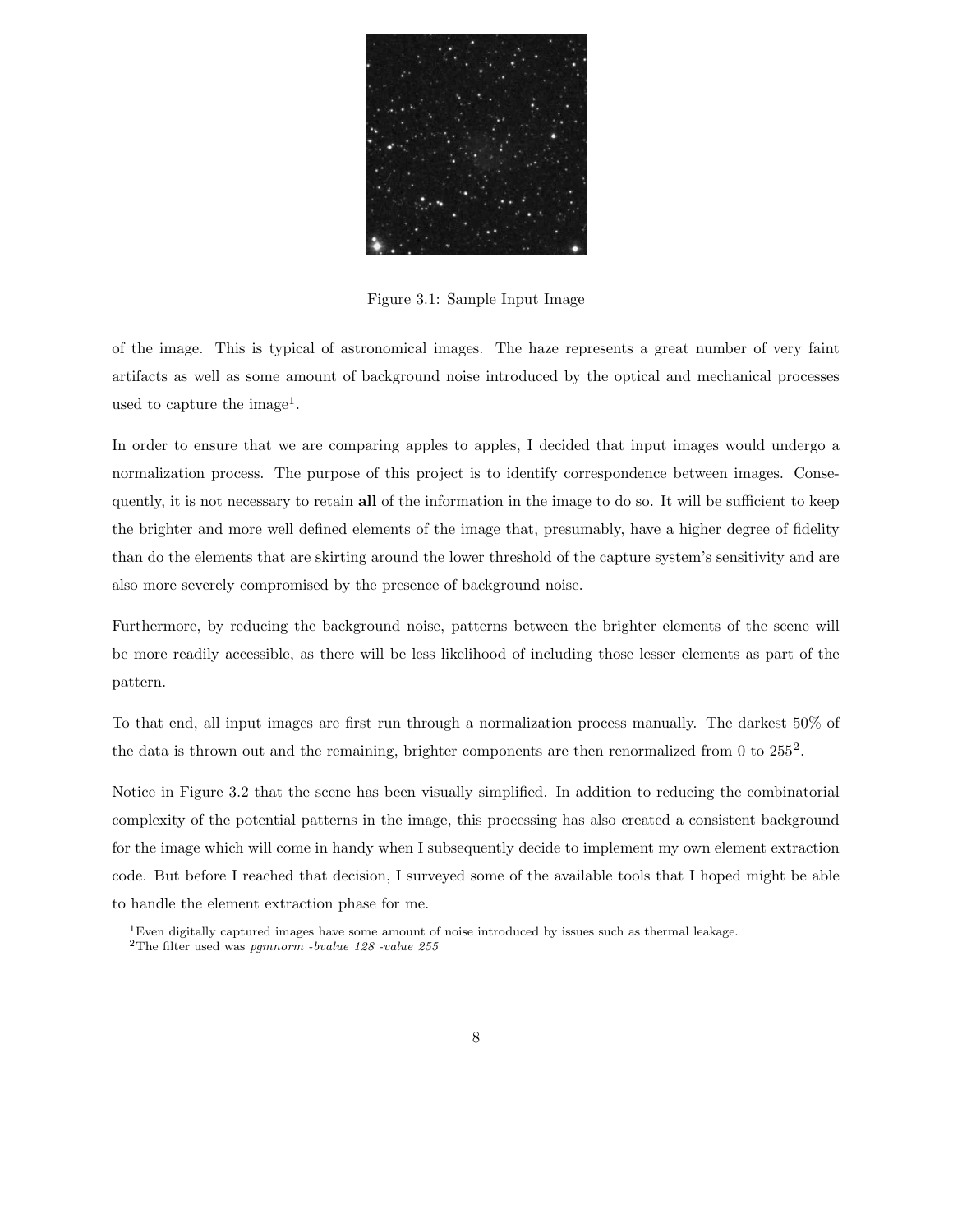

Figure 3.2: Normalized Input Image

### 3.1.1 SExtractor

SExtractor is a ubiquitous tool in the industry, used primarily to classify hazy elements from images into various classes of nebulae, galaxies and fuzzy stars.



Figure 3.3: SExtractor Element Extraction

When applied to an image containing a relatively sparse, point-like field of stars, SExtractor performs weakly. Figure 3.3 shows the result of sampling the example image of the constellation Cassiopeia using SExtracto's starfield configuration. Notice the relative frequency with which one feature box will overlap or even entirely surround another feature box. Note also the number of stars that appear to have no feature box at all and another class which appear to have degenerate feature boxes of zero width or height.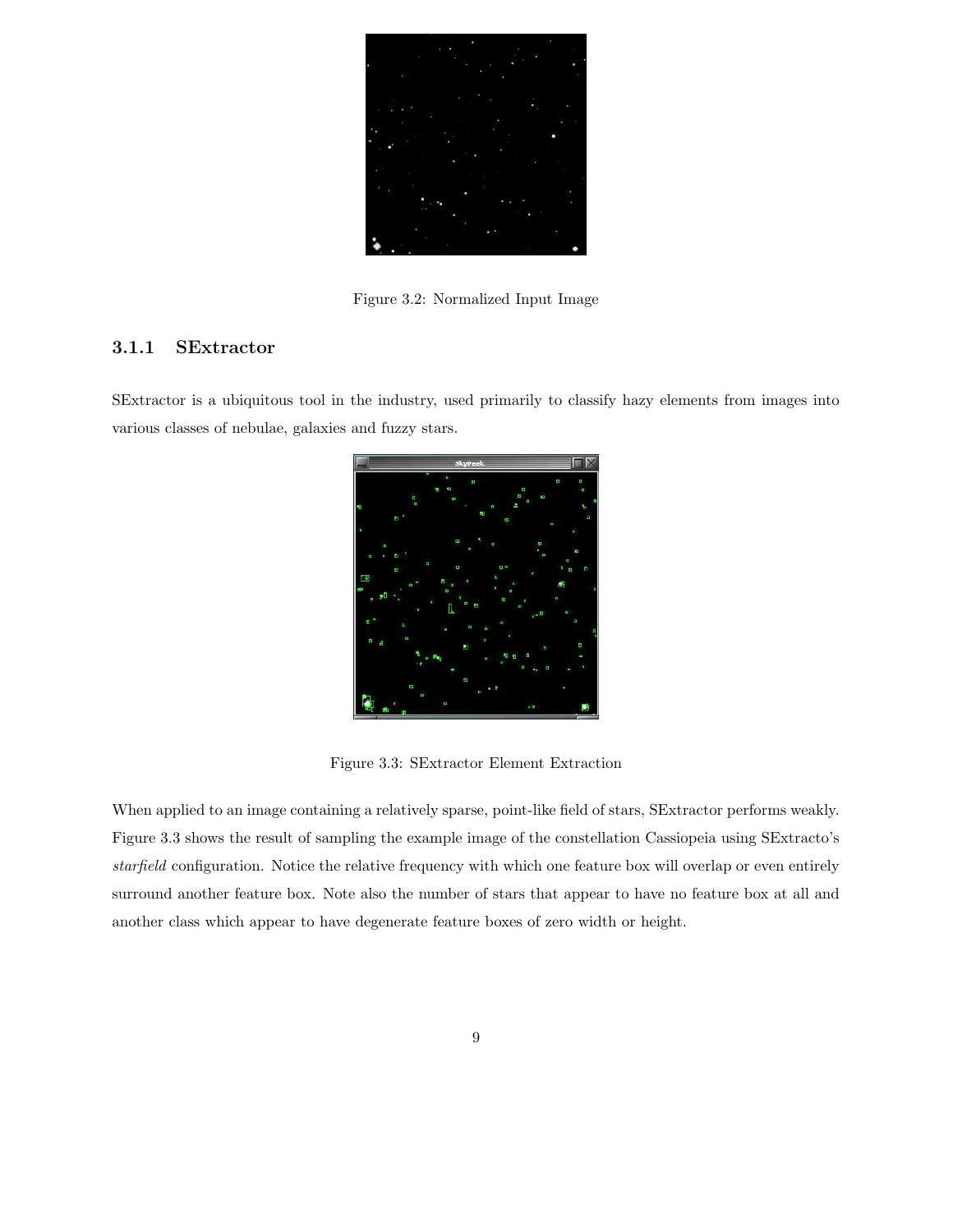#### 3.1.2 DAOPHOT

Another freely available system that looked promising was DAOPHOT, which stands for Dominion Astrophysical Observatory Photometry software. The primary purpose of DAOPHOT is to extract and classify stars from densely populated star field images, such as those found in globular clusters and galaxy cores.

Unfortunately, discussion of the tools online suggests that it performs rather poorly for sparsely populated images. So when I was unable to get the software to compile in my environment, I did not pursue it any further.

#### 3.1.3 Flood Search

The quest to find an existing solution for extracting star data from images proved ultimately fruitless. After exploring these packages for several days it became apparent that developing my own algorithm would be faster and more customizable.

An examination of the normalized images in the test suite suggested that a simple approach might work. I devised what I call the flood search algorithm to tackle the job. Flood search scans the image in leftto-right, scanline order, looking for pixels that are of greater intensity than the background<sup>3</sup>. Whenever a non-background pixel is encountered, a modified flood fill search is employed to ascertain the region of neighboring non-background pixels connected to that first pixel. I was able to simplify the search even further because I don't need an exhaustive list of pixels, just the extents of the bounding box of the non-background region.

Of course, when bright stars are near each other in an image, there is a chance that their non-background halos will overlap, causing them to be extracted as a single region. This is why I chose such an aggressive normalization filter – dropping fully half of the image's content in the hope that this would ensure a clear separation of halos for all but the brightest star pairs. In the few cases where they are still non-distinct, I have assumed that this will always be the case and so they will always be extracted as a single region. As long as the algorithm is consistent in this way, it should introduce no errors in the subsequent pattern matching.

In addition to computing the bounding box, it was also possible to keep track of the total pixel energy contained within the box <sup>4</sup> as well as the location of the brightest pixel in the region and its value.

After completing the isolation of a given non-background region, which I refer to as a SkyBox, control passes

<sup>&</sup>lt;sup>3</sup>As a result of the normalization process, the background will be exactly zero.

<sup>4</sup>Computed as the sum of the pixel gray values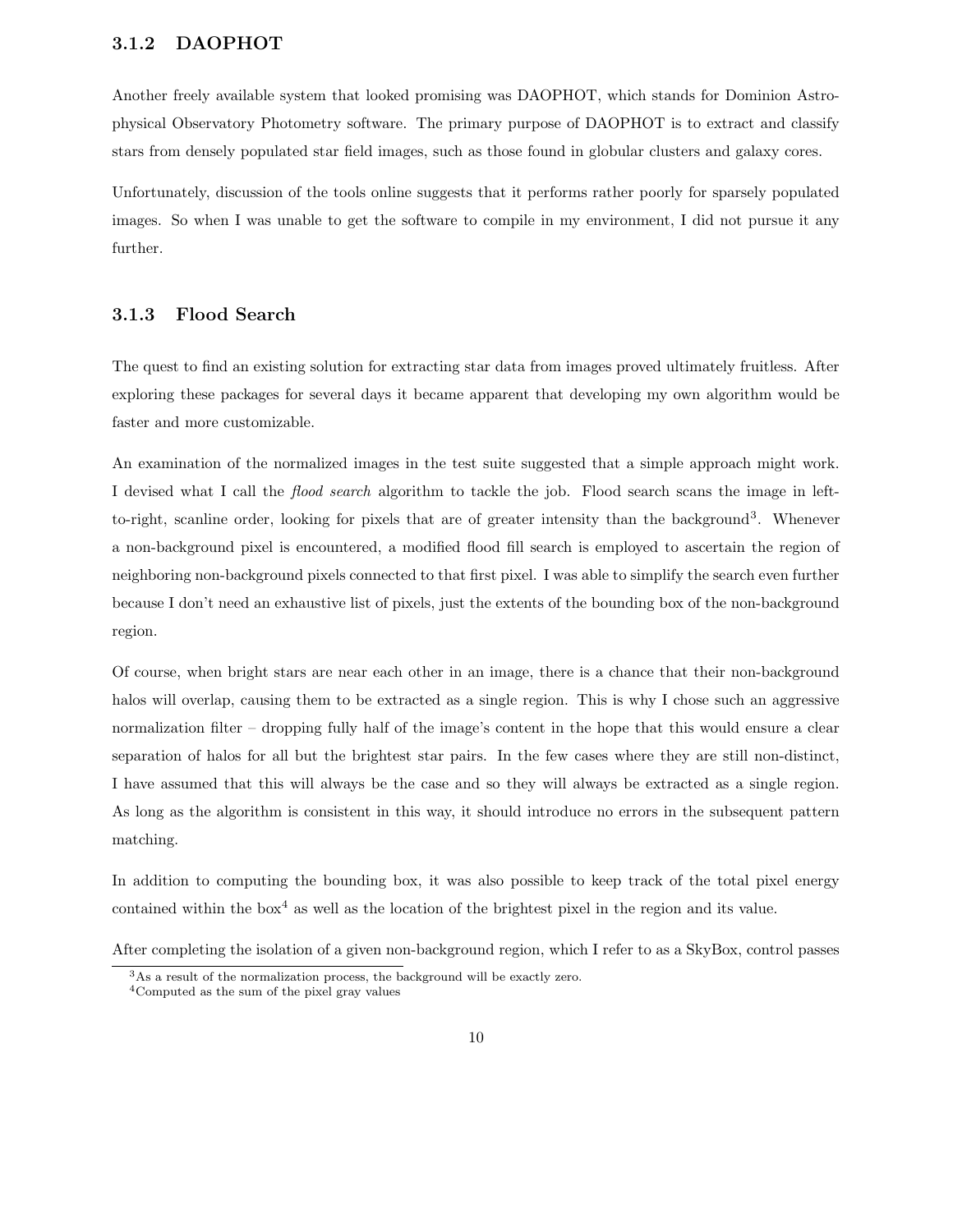back to the scan-line traversal loop, but this traversal is smart enough to never re-examine a pixel that has already been included in an existing region.

It is important to note that it would be incorrect to simply preclude all pixels that are contained within an existing SkyBox bounding box. It is possible for disjoint, approximately circular regions to have overlapping bounding boxes. By eliminating all pixels in a bounding box from consideration, rather than just those already explicitly found in a previous floodsearch, it would become possible to miss a smaller element entirely.



Figure 3.4: Overlapping Bounding Regions

Consider the case illustrated in Figure 3.4. Clearly the bounding box of the larger star encompasses that of the smaller companion, even though the two are completely disjoint elements.

The result of this floodsearch extraction process is a list of SkyBox records. During the extraction process, we accumulate a number of quantitative features about the region's content which presumably pertain to the star contained within its bounds.

```
Listing 3.1: SkyBox structure
typedef struct region
{
         int xmin ;
         int ymin ;
         int xmax ;
         int ymax;
         double magnitude ;
         int littleBrother;
         double xcentroid;
         double ycentroid;
         double xpeak ;
         double ypeak ;
} SkyBox ;
```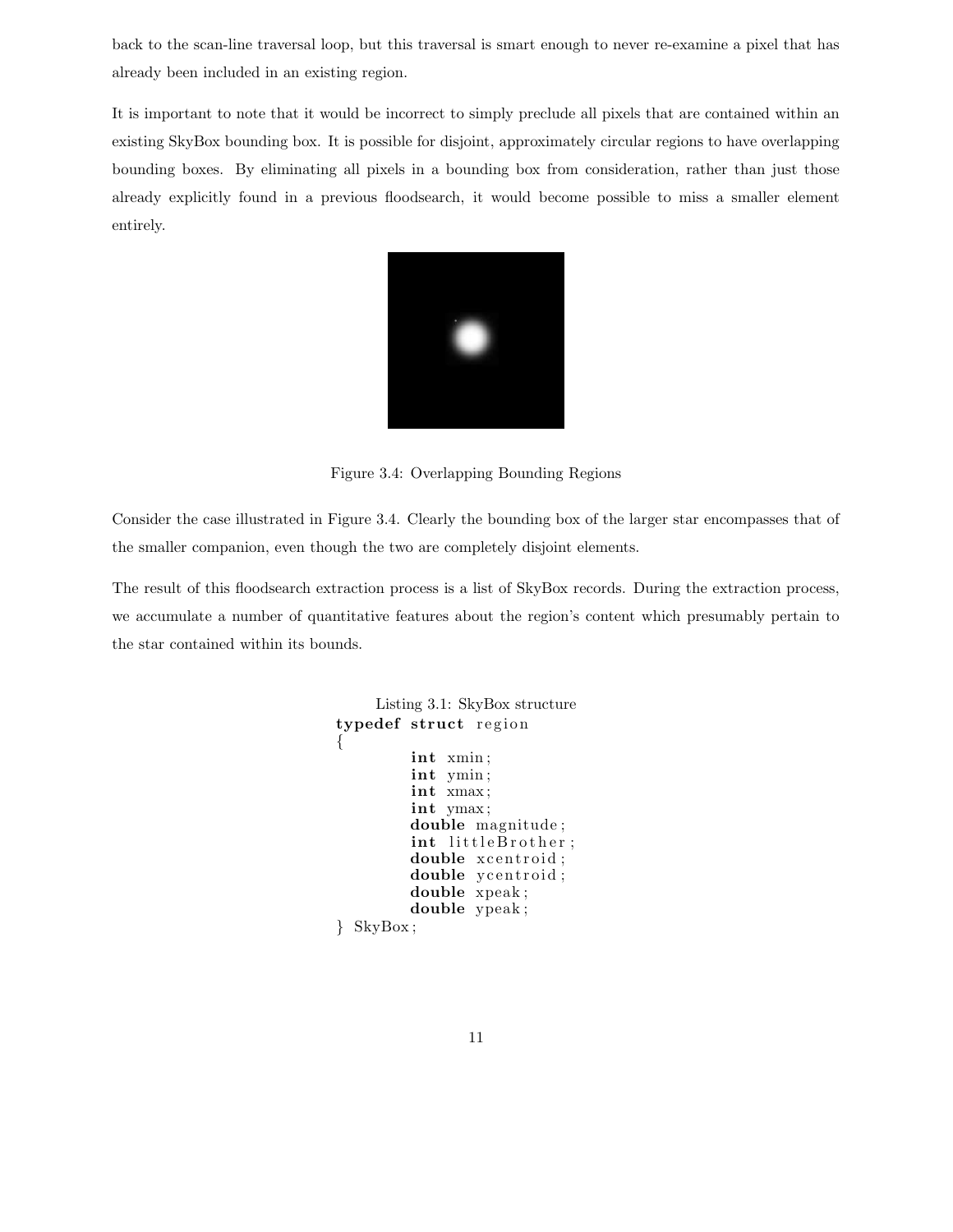In this structure (a small number of bookkeeping elements have been removed from this listing in the interest of clarity), one can see that we are tracking the bounding box (expressed in image pixel coordinates), the magnitude (expressed as a floating point value that I will discuss presently), the centroid of the star (expressed as a pixel coordinate with subpixel accuracy) and the location of the peak, or brightest pixel in the region. The only other element is the id of the *little brother* star, which will also be discussed later.

Although simplistic, this extraction algorithm produces surprisingly satisfying results, as can be seen in Figure 3.5. Clearly this is a stronger set of candidate elements from which to construct feature patterns<sup>5</sup> than are those produced by the SExtractor tool.



Figure 3.5: Floodsearch Element Extraction

#### 3.1.4 Analysis: Compute Time

The decision to drop 50% of the image detail at the start of the extraction process was somewhat arbitrary. The more stars that remain in the image, the higher the compute times required to proces the image. I arrived at 50% experimentally as an appropriate tradeoff. However, in more star-crowded images, such as the image of Canis Major, even a 50% reduction still leaves an enormous number of stars to process.

I have decided, for the purposes of consistency, to stick with this 50% value. However, it occurs to me that an adaptive detail-culling process might be more appropriate. If images were culled until they achieved some maximum threshold number of stars per pixel, this would perhaps be even more consistent (across different regions of sky) than using some arbitrary, global value.

 $5$ Clearly this algorithm is not particularly robust over non-stellar images such as gaseous nebulae or galaxies.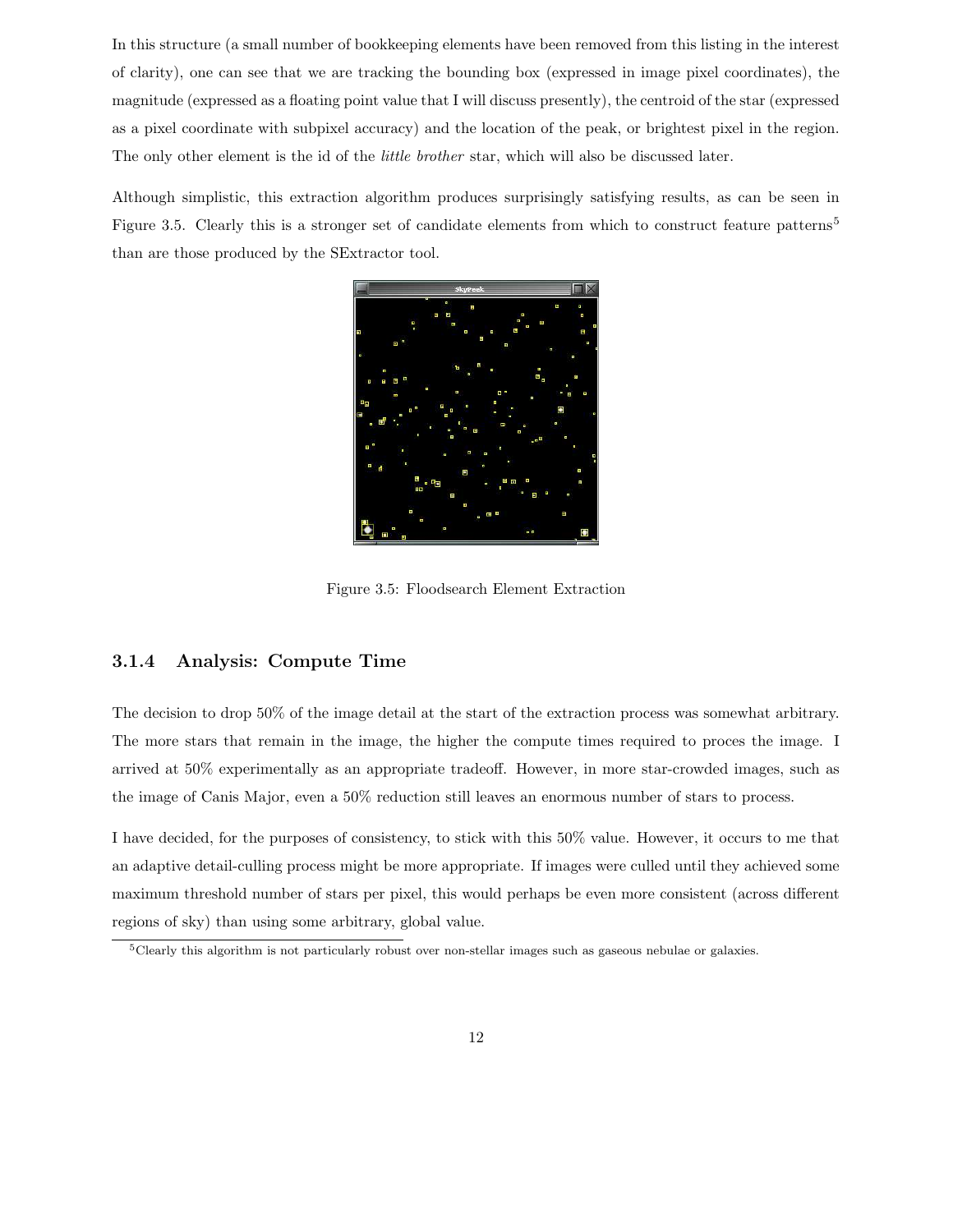## 3.2 Pattern Construction

Once we have a list of isolated star elements, and we have their coarse attributes such as position and magnitude, we can begin to look for pattern structures that we can use to recognize the same feature in other images.

#### 3.2.1 The Obvious Pattern

Humans have been constructing geometric patterns from neighborhoods of proximate stars since we developed the capacity for symbolic thought. It seems perfectly natural to want to base our pattern recognition system on a similar process.

Figure 3.6 shows five such patterns superimposed on the now-familiar Cassiopeia image. Each image is composed of ten rays extending from a target star to a collection of its nearby neighbors. The only dilemma is in how to select those neighbors in a way that will be invariant over the various types of differences we anticipate between the images provided. I classify these dimensions as differences in: scale, luminance response, rotation and reflection. The algorithm for comparing images in SkyD must be tolerant of these kinds of image discrepancies. To accomodate this, the pattern must be encoded in such a way as to minimize the influence of these types of variation in the patterns obtained.

The remainder of this section is devoted to the details of each of these varying dimensions and the steps taken to make the engine impervious to them.



Figure 3.6: Neighbor Patterns for Cassiopeia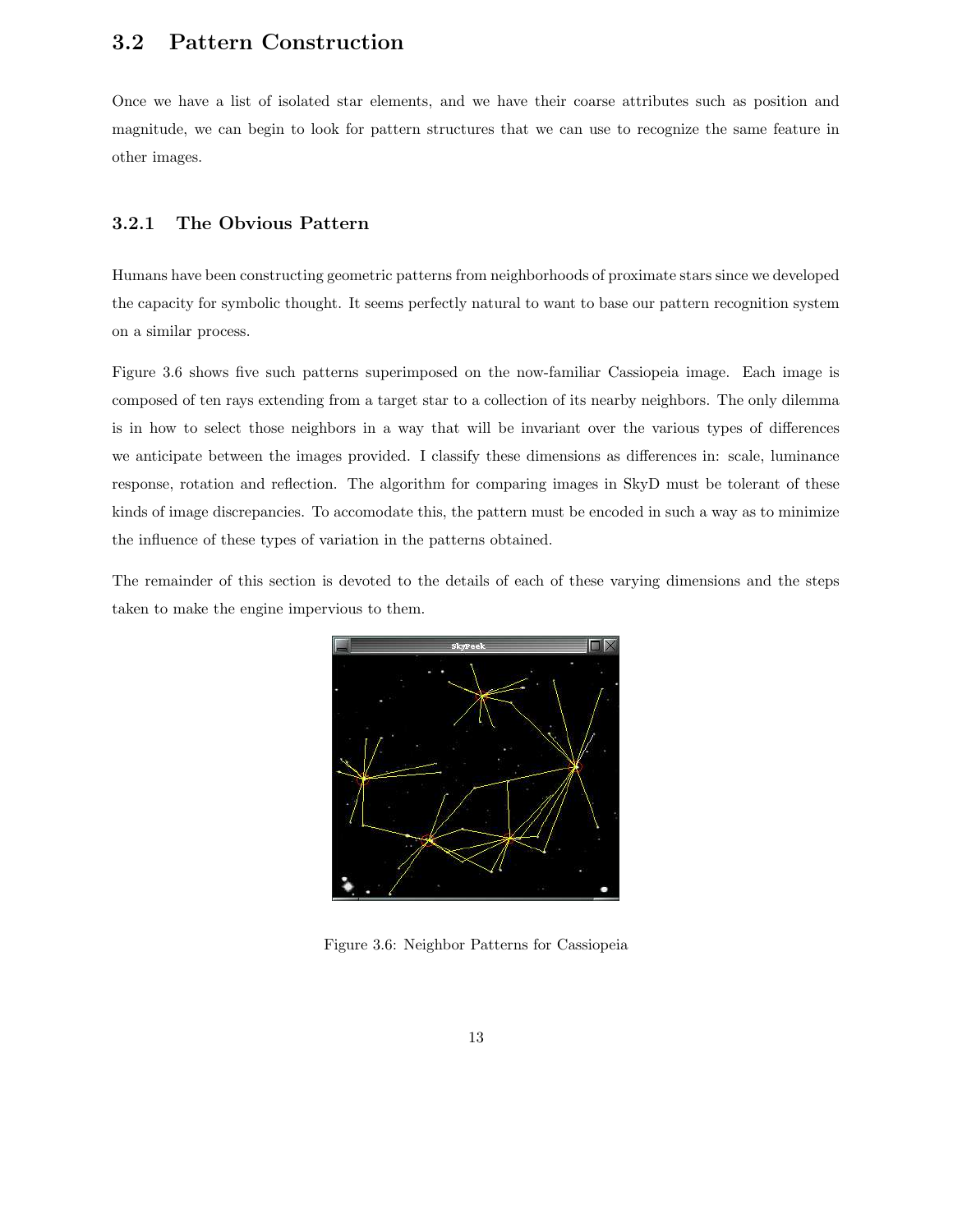#### 3.2.2 Scaling Invariance

The single most commonly expected problem will be issues of scaling. Images are captured at different magnifications, using differently sized telescopes and differently configured capture hardware. Each of these dimensions creates an opportunity for two otherwise similar images to be of completely different pixel dimensions. As a result and without the availability of capture context information, when a pattern is extracted from image A it is impossible to predict how many pixels that same pattern might span in a separately captured image B.

So clearly, for the sake of comparison, our patterns cannot be expressed in terms of pixels. Nor can they be expressed in terms of arc-seconds, since we have no capture context about the image from which to compute such values. The only thing we can do is to express size in some normalized form.



Figure 3.7: Bounding Size Fallacy

The most obvious course would be to express the dimensions of the pattern in values relative to the size of its bounding box or bounding circle. Figure 3.7 demonstrates why this won't work. Consider two images, identical in every aspect except that, the left hand image does not extend quite as far to the right in the night sky as the other image. The second image contains a brightish star in the upper right corner that is beyond the edge of the first image.

When that truncated image is processed, the bounding circle extends as far as the most distant neighbor (seen in the lower left) and establishes the canonical distance by which the relative lengths of the pattern rays will be encoded. However, the bounding circle for the right-hand image would be larger, thus establishing a larger canonical length and resulting in smaller normalized values for the lengths of all the other rays. (Consider that the lower left ray would be encoded with a length of 1.0 in the left-hand case and about 0.85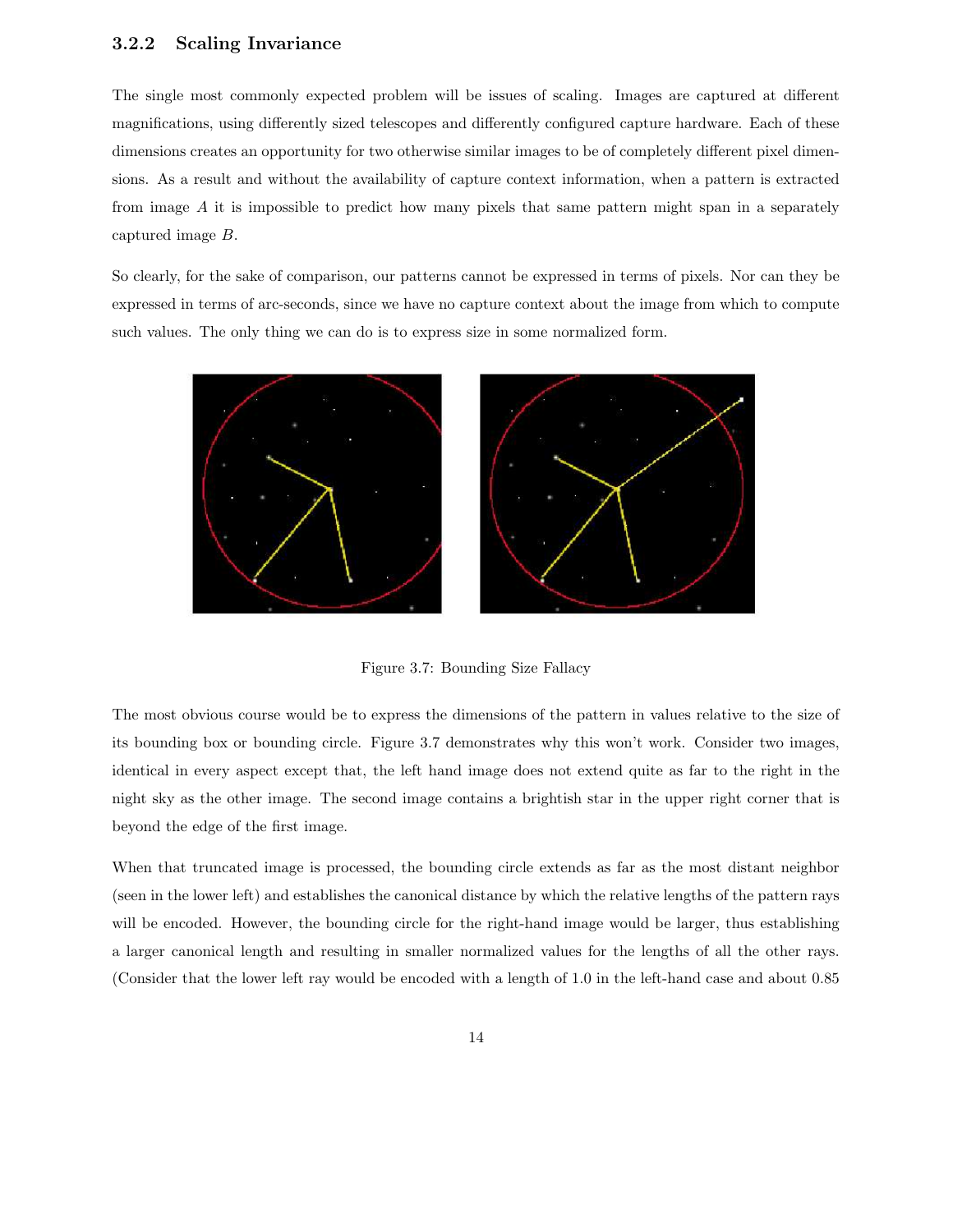in the right-hand case.)

Clearly, since the edges of images can occur at arbitrary points in the night sky, basing our canonical normalizing distance on the star furthest from the pattern's center is ill-conceived. Instead, we want to do just the opposite. When considering any given target star, the neighbor star least likely to be missing from other images is the target's nearest neighbor.



Figure 3.8: Primary Radiant

Figure 3.8 demonstrates an artificial sample image with a number of pattern stars selected. The white rays extending from each circled *pattern-target* represent the nearest neighbor star, used to determine the canonical distance for that pattern. I refer to this star in the code as the target star's little brother although there is in fact no implied relationship between the two stars' sizes or magnitudes.

### 3.2.3 Luminance Response Invariance

The observant reader might ask why the pattern-target stars depicted in Figure 3.8 have neighbor stars that are clearly closer to the center than are the indicated little brothers. Aren't little brothers supposed to be the nearest neighbor?

The answer lies in our approach to luminance response invariance. But first I'll explain what I mean by that term.

Images anticipated in our system are expected to come from a wide variety of sources: CCD captures and scanned photographs being the two most common. But considering the degree of processing that may or may not have been applied to the images before they arrive, and considering also the wide variability in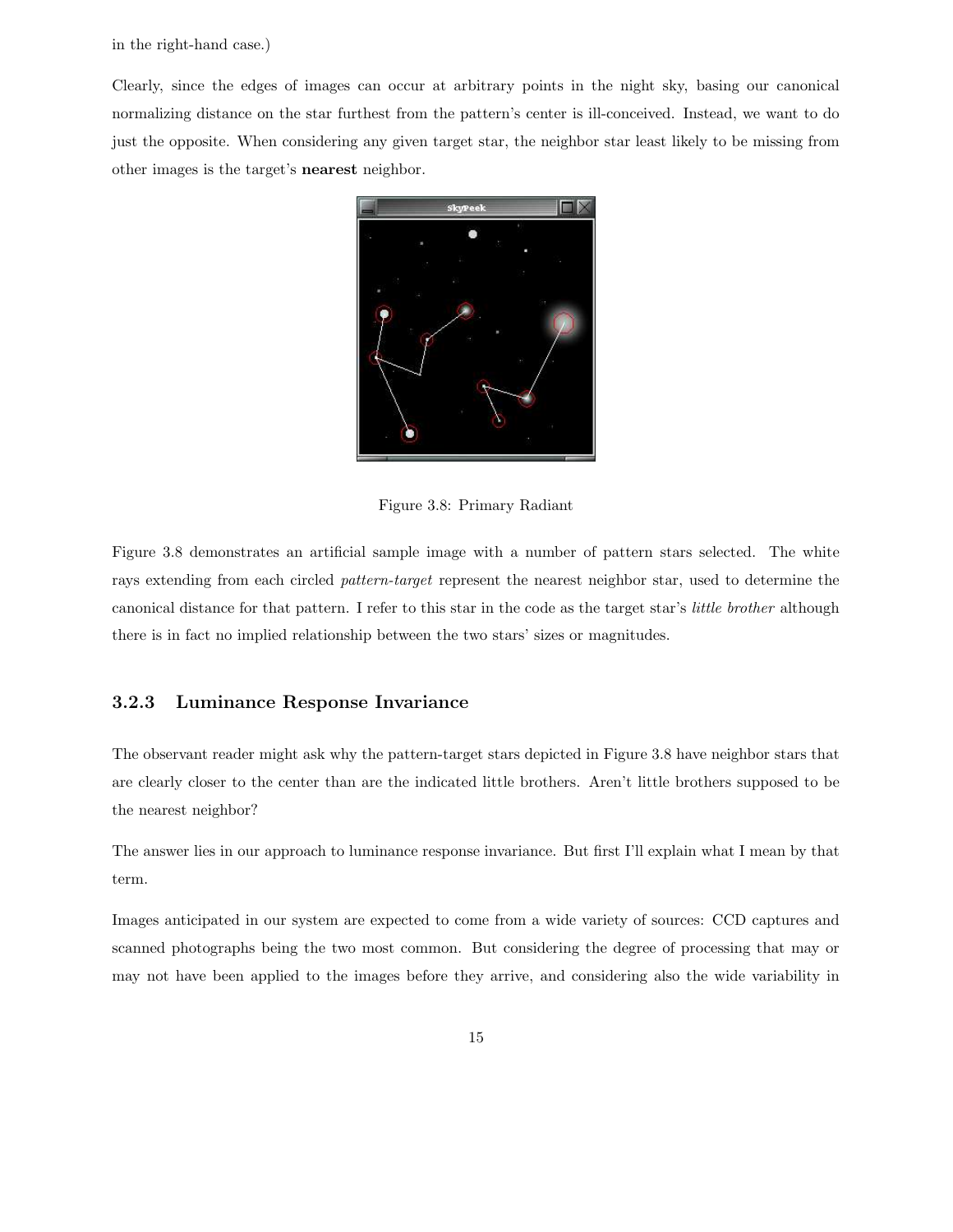responsiveness of the various capture systems to differing levels of incoming light, it is impossible to say whether or not we can assume a linear relationship between the brightness of incoming light and the amount of corresponding pixel energy represented in the image.

For example, two stars might have apparent brightnesses (in the sky) that differ by 30%. In a short duration, wide angle image, those two stars might be some of the dimmest stars shown and may register with a difference of 26% in the brightness of their pixels. However, in a more highly magnified and longer exposed image, those same two stars might be more significant components of the image. They might even be the center of interest in that second, narrower field image. Registering now at the brighter end of the luminance response curve, the capture system might be overly sensitive to the brighter of the two stars and may exhibit bias, showing a more extreme 34% difference in recorded pixel values.

Clearly, if such non-linearities are present in the capture system, or in the combination of hardware and software used to transform photographic images into digital form, then our algorithm must express the star patterns in a manner that will be relatively consistent regardless of the capture system used.

The one thing we can rely on is that, over a small enough range of luminance values, the response of the capture system is at least approximately piece-wise linear. Stars with relative differences of 30% are much more likely to be plagued by the problem of nonlinear luminance response than are stars that differ by only 5%. So if we could constrain our pattern engine to working only with stars of the same approximate luminance levels, then we could be reasonably sure of linear behavior regardless of where those energies sat in the response curve of the capture hardware.

So this is exactly what I've done. Rather than choose all of the nearby neighbors to construct the pattern, I take only those stars that have a computed magnitude within  $\pm 10\%$  of that computed for the pattern-target star.

#### Magnitude

All this talk of relative luminance response curves is meaningless of course, unless we have a way to compute the energy in the first place. During the extraction phase, we compute a sum for each StarBox region: a sum of all the non-background pixel values in the connected region. We assume (for want of a better value that would require all that pesky context information) that this sum is an adequate approximation of the total energy received by the capture system from the associated star.

Unfortunately, this results in an approximately linear value which does not conform to the human logarithmic sensitivity to light energy. If we were to use these raw energy levels we would find very few neighbor stars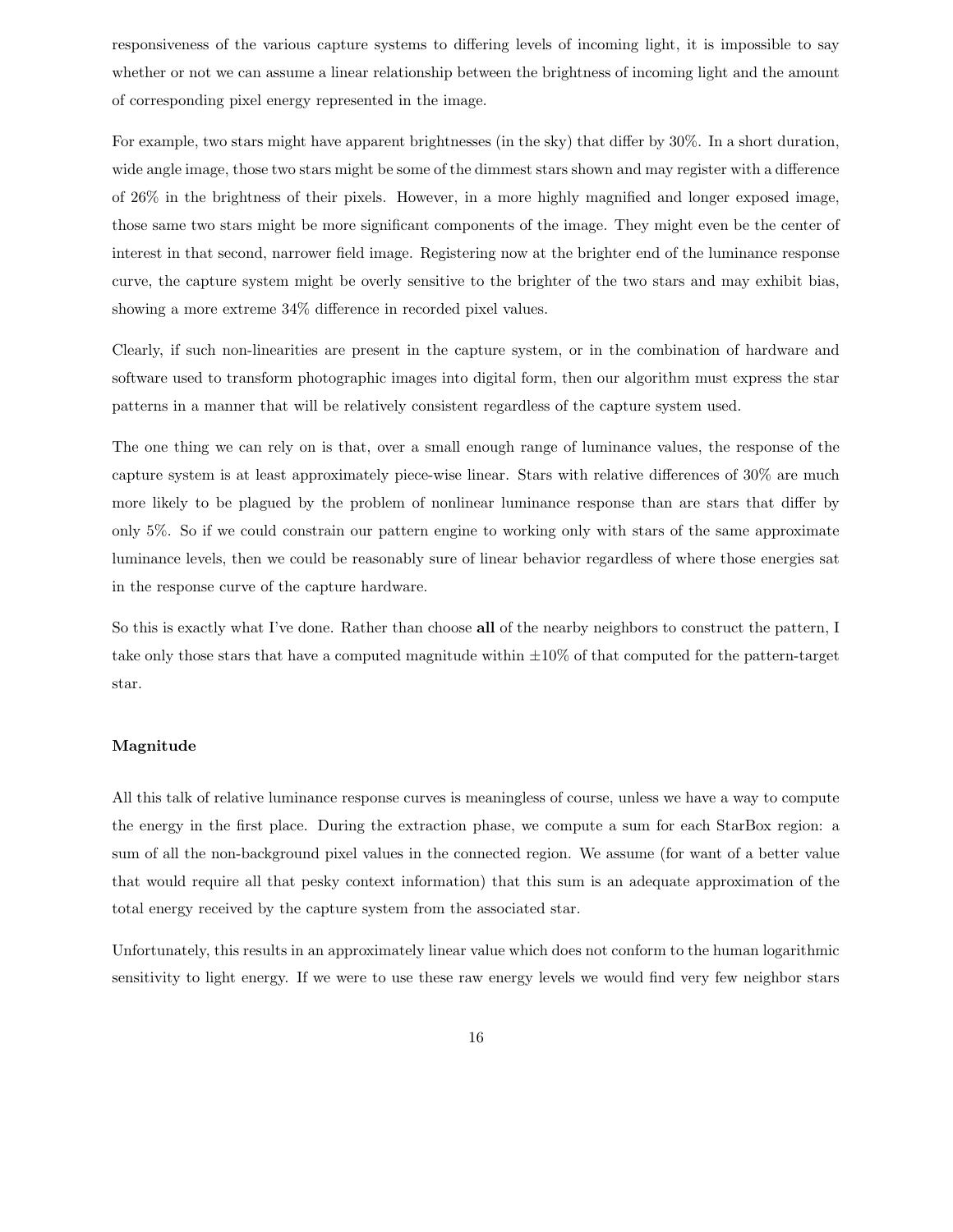within our  $\pm 10\%$  selection window, even though there are quite a few neighbors that appear to the eye to be very similar in brightness.

Since the human eye has a logarithmic response to light, I decided to apply the same quantization process in SkyD. The resulting magnitude value is used in all comparison functions and is in fact the log of the total pixel energy computed in the sum. As a result of this effective scale compression, the region of selected pattern neighbors is small enough to be practical.

In addition to ensuring luminance response invariance within a given image, we must also ensure that the computed magnitudes for a given star are consistent across multiple images as well. Again we lack the necessary context information that might allow us to compute an absolute magnitude from the image. So we must find a way to express our magnitudes in a way that is both repeatable and consistent, regardless of the image context.

To do this, we rely once again on the little brother. By encoding the magnitude by its value relative to the computed magnitude of the little brother, I hope that this will behave linearly enough that it will be reproducable.

#### 3.2.4 Rotational Invariance

In addition to images having different sizes and brightnesses, I also expect to find images of different rotational orientations. Consider two images of the Big Dipper: one captured just after sunset and the other captured at midnight. One of these images will appear to be rotated by 90°, relative to the other, because the sky will have rotated with respect to the capture system's local sense of  $up$ .

Figure 3.9 is simply a copy of Figure 3.6, rotated 30◦ . Notice that relative to the orientation of the stars within the image, the star patterns are identical in the two images. But with respect to the image borders, the patterns appear different: each separate ray pattern is rotated about its center, with respect to its corresponding pattern in the other image. While these differences are almost trivial for the human eye to ignore, it will take some careful planning to make those differences invisible to our pattern comparison engine.

That engine must be able to match these apparently different patterns if the system is going to be of any value. This implies that the patterns must be expressed in some canonical form that is not dependent upon the image's sense of up.

The rays of our patterns are going to be stored as weighted polar coordinates, comsisting of an angle, a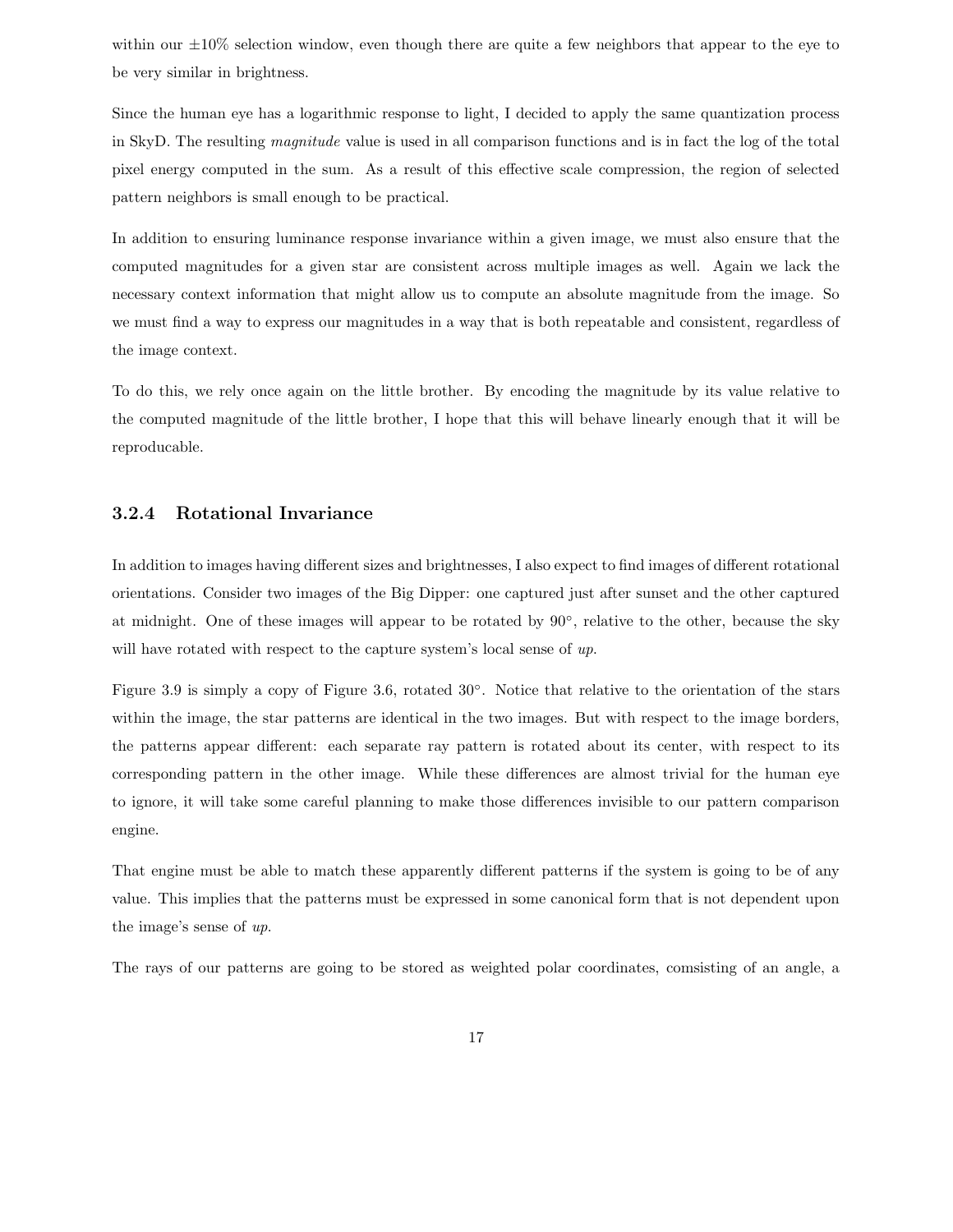

Figure 3.9: Neighbor Patterns for Rotated Cassiopeia

length and a magnitude. We've already discussed the facts that the length and magnitude are normalized. The key question remaining is the question of the prime angle. Where do we get a primary direction from which to measure the angles of all the rays in the pattern? And how do we ensure that this primary direction is intrinsic to the pattern and therefore repeatably constructible regardless of the image orientation?

It turns out we've already computed this. In addition to providing the canonical unit of length, the little brother ray can also be used as the primary ray from which all other ray angles are measured. By doing this, we ensure (for as long as we can consistently choose the correct nearest neighbor to serve as little brother) that the angles associated with rays will also be consistent, regardless of the orientation of the capture system.

There is one caveat to this. It is possible, particularly in very inexpensive capture systems, that a degree of anisotropic bias might exist in which the pixel densities differ between the horizontal and vertical. Should this actually be the case, it will be impossible to detect and images coming from such systems will be unusable. However, since it is the case that angular distances are an important aspect of astronomic images, I suspect that is is exceedingly unlikely that we will encounter such images with any great frequency.

#### Analysis: Trusting Little Brother

It is worth noting that our entire pattern construction and comparison algorithm is critically dependant on our ability to select the same little brother primary ray every time we inspect any image of a given star. Should the little brother turn out to be a pulsar, or be occluded by a wisp of cloud, the pattern constructed from that image, based on an erroneously selected little brother, will be completely unmatchable.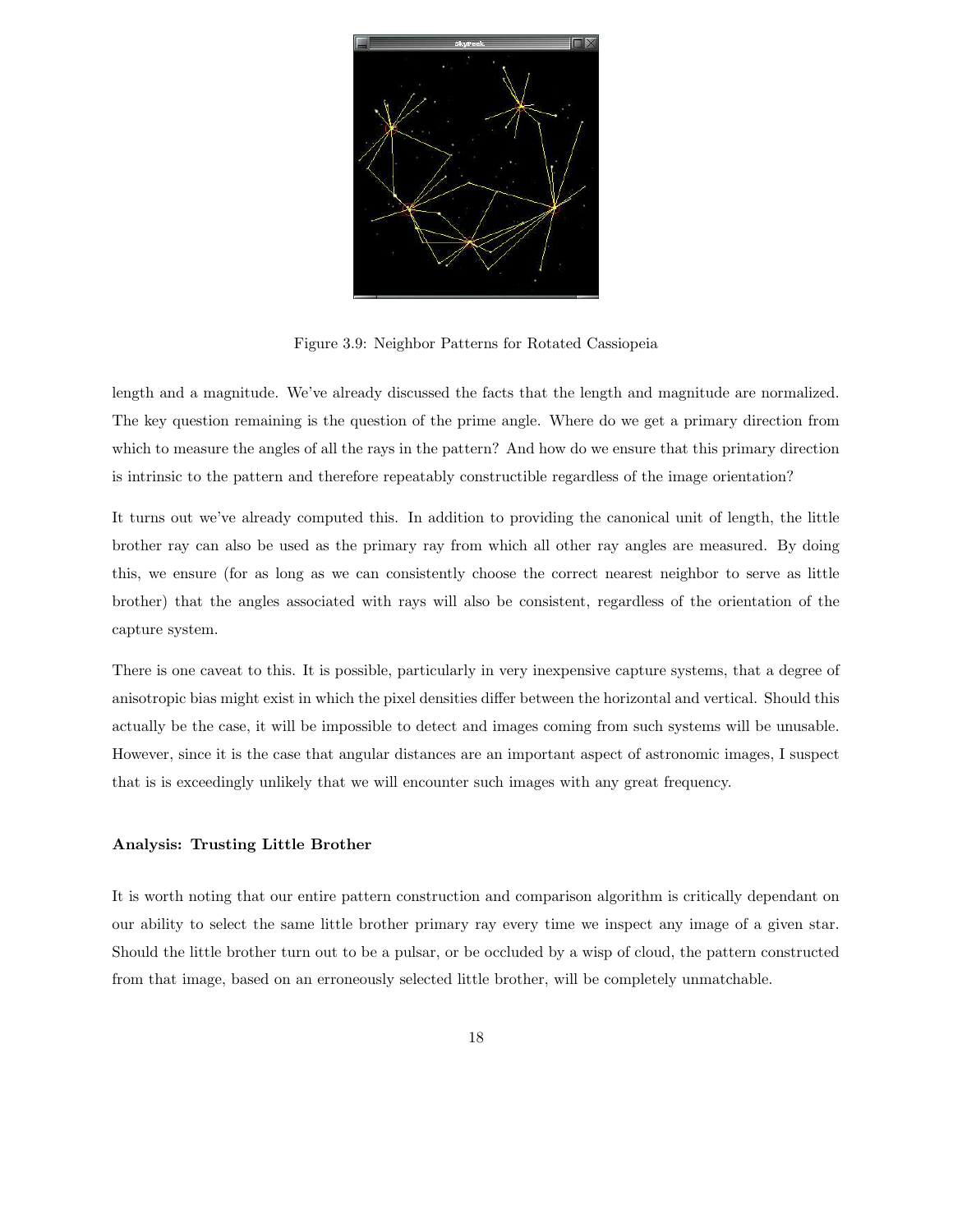### 3.2.5 Reflection Invariance

There is one last aspect in which images of identical regions of space might be expected to differ. Reflection. Depending upon the details of the capture system used, sometimes the images will be mirror inverses of the actual sky. It would be preferable if our pattern matching system were able to successfully match such mirror-twin images.

My first implementation of SkyD encoded the ray angles as simply the cosine of the actual angle. (A value easy to achieve from the cross product of the two ray vectors.) This neatly encoded the angle in a left-rightinvariant form (since a negative cosine curve is identical to a positive cosine curve). By comparing the rays via their cosines, we were implicitly comparing in a reflection-invariant manner.

Unfortunately, this meant that for each ray record there were in fact two legitimate rays that could have produced it. By comparing the rays between target and candidate patterns in this manner, I was actually accepting any one of the  $2^n$  patterns that can generate the same signature. As the number of rays included in the pattern sets was increased, the accuracy of the system plunged exponentially.

Fortunately the mistake was identified and I was able to re-implement that section of code. In the new implementation, the actual angle, not the cosine, is encoded. The target and candidate patterns are compared twice at the pattern level, but not twice for each ray comparison, as was implicitly being done in the cosine technique. Instead, one complete pass of the candidate is made with angles exactly as they are recorded. Then a second pass of the candidate is made but with all its candidate angles negated, effectively swapping a clockwise angular sweep for a counter-clockwise sweep. In this way, there are only two possible patterns that could produce a match, rather than  $2^n$ .

While this technique appears to work and provide the intended reflection invariance, it should be noted that the sample images being used for testing were all of the same non-reflected class. Since the reflection invariance doubled the compute and debugging times, I have turned it off to facilitate faster execution and the use of test images of sufficient resolution to provide interesting results.

### 3.3 Image Registration

In order to be able to search input images for matches against previously registered images, we need to construct a database to record them. Since a practical implementation of this project would ultimately require a robust data store, I decided to implement a MySQL database to handle storage.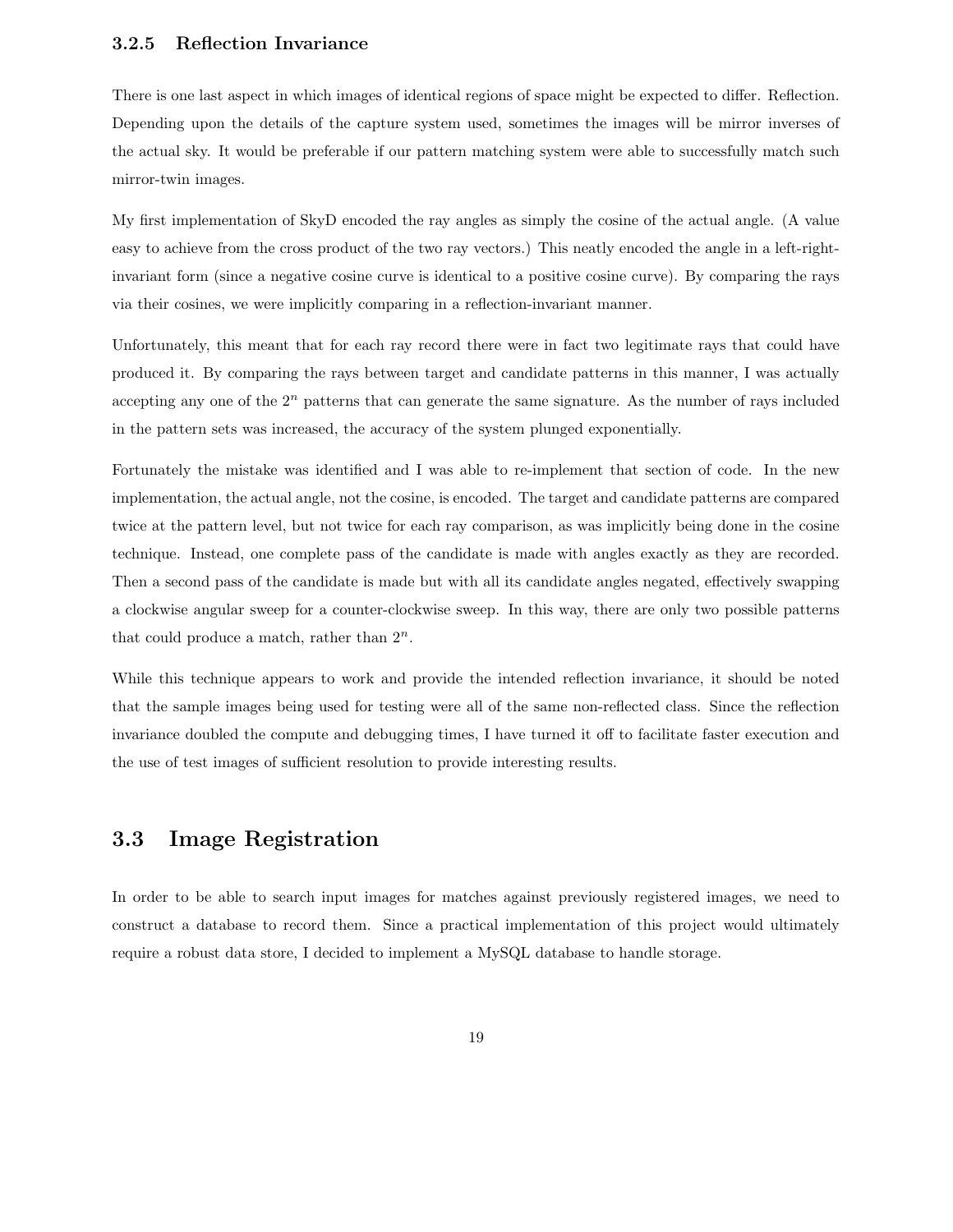The database design is fairly simple, involving just three related tables:

Images: The image table contains just two fields: a unique id and the URL of the file containing the image. A URL was chosen so that the database does not have to handle the actual storage of the image data. This would facilitate construction of an enormous searchable engine without the associated image storage costs. In a practical implementation, a regular confirmation engine would be run to confirm the continued availability of the remotely stored images. Searches of the database could then return results that only included currently accessible images.

Stars: The star table has a unique id for each star seen and a reference to the imageid for the image from which the star was encoded. It should be noted that there is currently no attempt made to re-use these starid values across multiple images containing the same star. However, a map table could be added that linked a given star to all other occurrences of the same star in other images. This would be an interesting way to optimize the query process. In addition to

Components: The final table contains all the rays from all the star patterns. Each record contains a unique ray id, a reference to the starid for the star from which the ray pattern was extracted and the three component values of the ray: angle, length and magnitude.

#### 3.3.1 Analysis: The Scope of the Beast

The pattern matching process involves making SQL calls to the database to extract pattern records for comparison. These calls, over Internet channels, represent a significant bottleneck for the algorithm even though it provides a highly robust storage mechanism.

One approach I've considered is applying a fingerprinting technique that can be applied via SQL on the server to prefilter the patterns that get returned to the querying client.

The simplest idea I've considered is simply creating a bitmap to represent the presence or absence of rays in each of 16 angular sectors. If such a mask is constructed from the target pattern and included in the SQL call, patterns whose ray distribution strongly conflict with the target fingerprint need not be returned.

I have not, however, attempted to implement this algorithm and there are certain to be subtleties involved that I have not anticipated.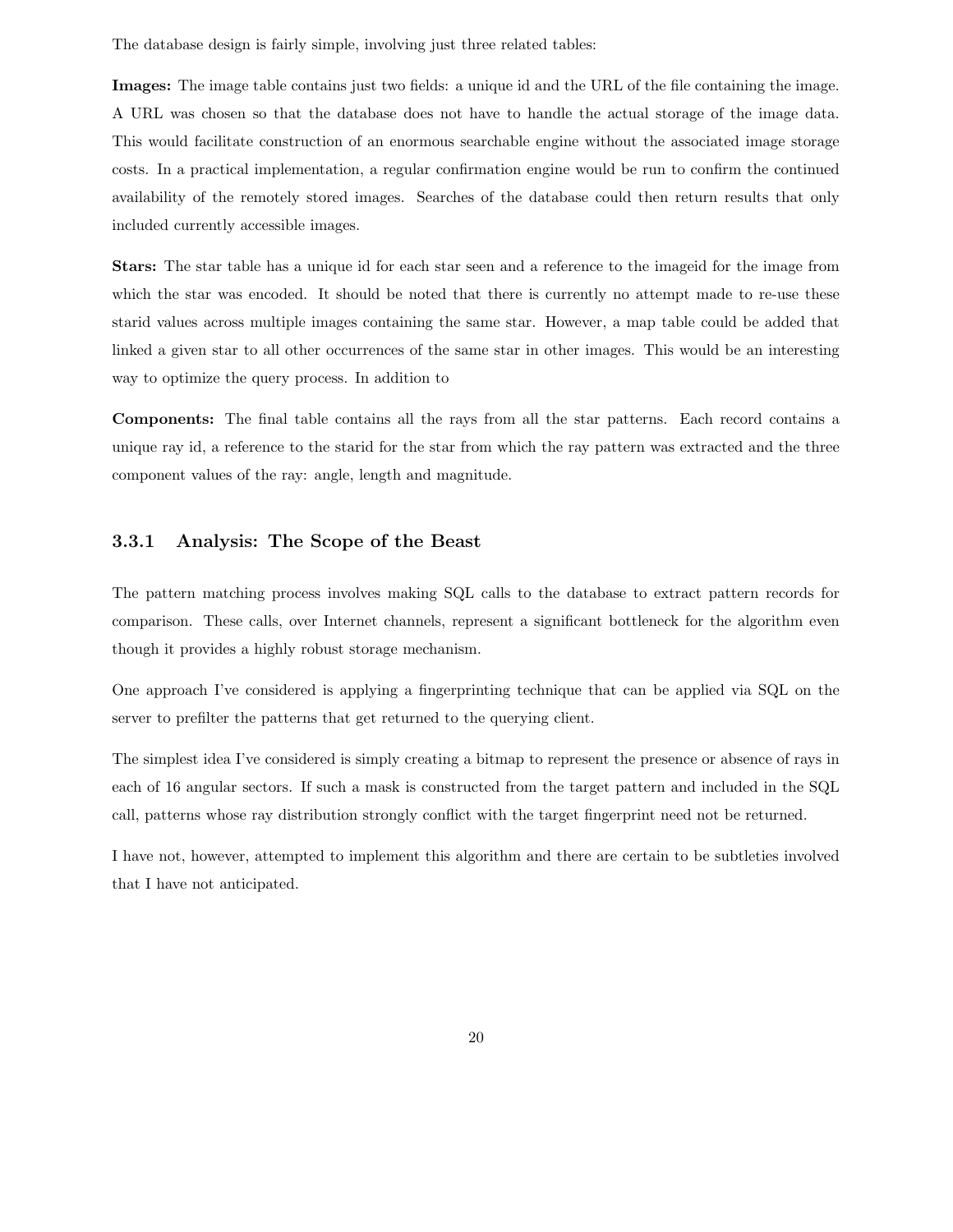### 3.4 Pattern Matching

The SkyD application has two primary modes of operation: star query mode and image query mode.

In star query mode, an image is displayed in which the user can click on stars of interest. The application attempts to find the closest match for the selected star from the database and opens the corresponding image, highlighting the matched star.

The purpose of this project was to develop and refine the star query mode. While a sketch implementation of the image-query mode has been undertaken, it will not be discussed at any great length.

#### 3.4.1 Comparing Patterns

Scoring the comparison of two patterns is an immensely variable process. There are dozens of ways to approach the problem, but most of them boil down to a series of pairwise ray comparisons and some mechanism for accumulating these ray-pair scores into an overall match score.



#### Figure 3.10: Comparing Patterns

Figure 3.10 shows the process. The red pattern represents the target for which we seek a match. The blue pattern represents a candidate from the database that we are going to score.

In both images, the white ray is the little brother. The two patterns probably don't look exactly like this in the images from which they're drawn. These patterns are being displayed in their canonical size and orientation, after having filtered out the image-specific orientation and dimensional information, to make the comparison process more visually understandable.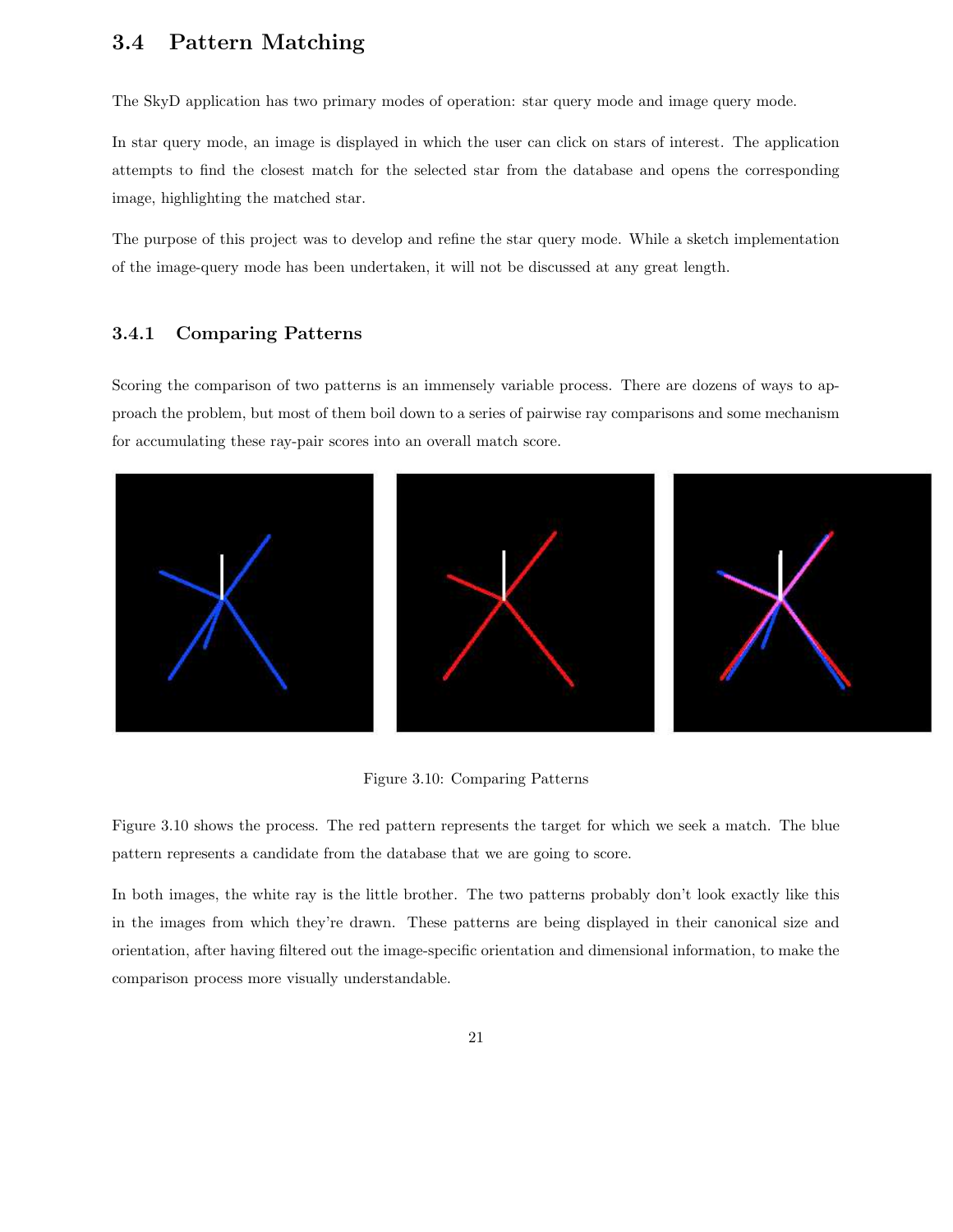The comparison process marches around the target pattern and for each ray, compares it to all of the rays in the candidate pattern. Each ray-ray comparison yields a score in the range of  $0 \cdots 1$ . The highest score from comparing to each candidate ray is taken as the match score for the current ray in our sweep around the target pattern.

As we determine the best match score for each target ray, we incorporate it into the overall pattern score, by simply multiplying the new score into the accumulation buffer. This provides an extremely aggressive penalty for less than perfect matches and may in fact be too aggressive.

The ray-to-ray match score is computed as follows. Each ray is in fact a three-dimensional vector comprised of an angle, a length and a magnitude. The measure of correspondence between two vectors is their mutual dot product, divided by the product of their lengths.

In the example shown in Figure 3.10, the correspondence between the two patterns is quite good, except that the red pattern is missing one ray. This might indicate the presence of an anomaly in the image from which the blue pattern was taken – perhaps an asteroid – located just below and to the left of the target star. Of course, it might also just be a coincidentally similar pattern belonging to a completely different star. It is impossible to be sure which, and so we rely on the hope that no two star images will have strongly corresponding patterns unless they are images of the same star.



Figure 3.11: Pattern Comparison Flaw

#### Analysis: The Promiscuous Ray Problem

This algorithm, as related, has a flaw. Consider the case shown in Figure 3.11. The green pattern is the target pattern and is being compared to the candidate blue pattern. By chance, the green pattern has only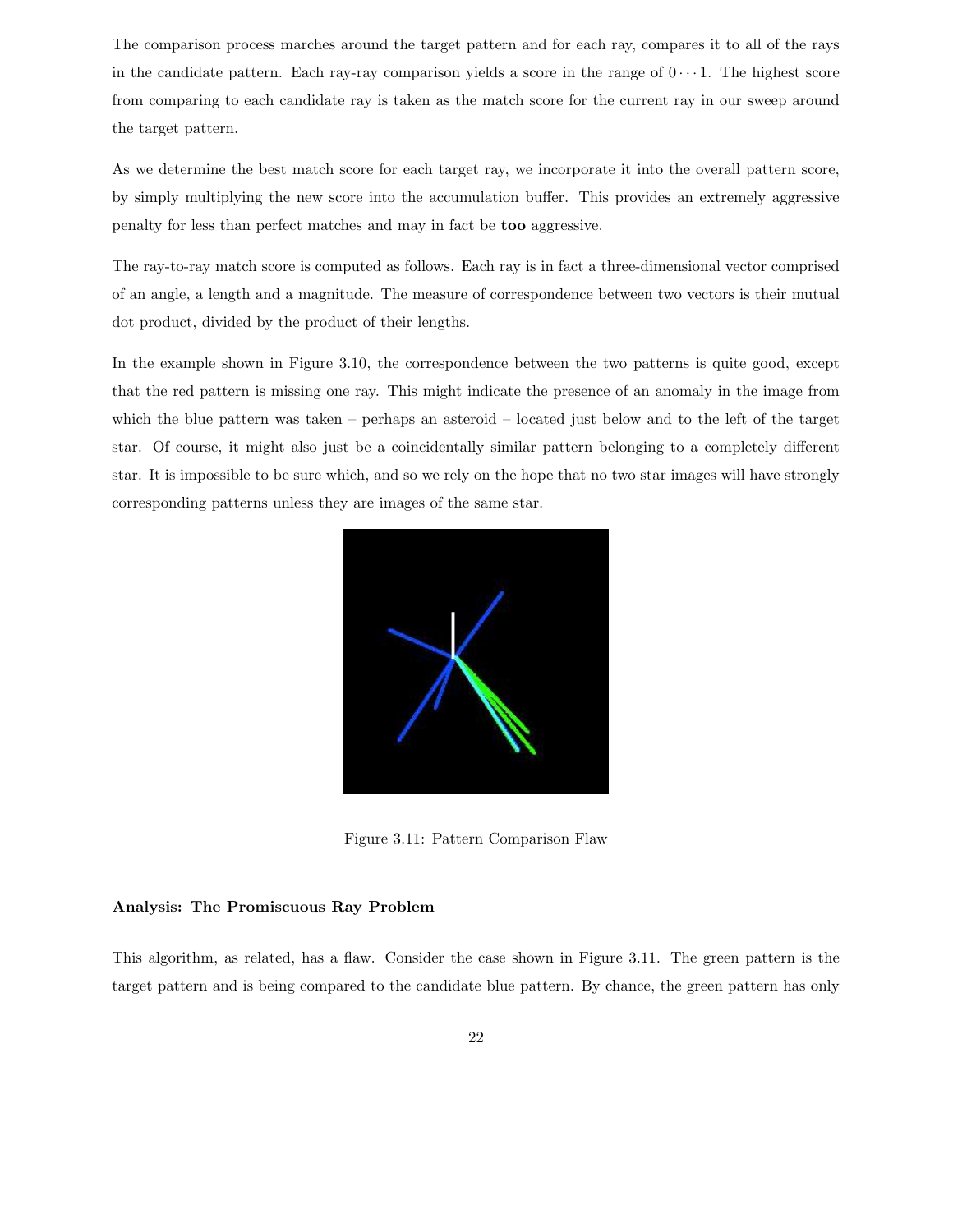three rays, all of which are clustered around a single ray of the candidate. Clearly this should be a horrible match. Yet the score for each of the rays as we sweep around the green pattern is high. The result is an artificially high score for what should be a dismal failure.

The problem is that one single ray in the candidate is being allowed to match against multiple rays from the target. Each of the matched rays believes it is the best fit, unaware of the other competing matches, so it does not go off to find another ray for which it alone is the best match.

To correct this, we have to make two sweeps through the data. In the first sweep, we will compute a score for each target ray compared combinatorially to each of the candidate rays. Then in the second pass, we select the highest of all of the pairwise matches. The score for that highest match is incorporated into the overall pattern match score and then the target and candidate rays that contributed that score are eliminated from further consideration. We then proceed to the next highest ray-ray score and repeat, continuing this elimination process until all of the target rays have been matched. The accumulated pattern match score is then returned as the score for matching this particular target and candidate.

This altered comparison process ensures that a ray can only match to a single partner and that any other close matches for a ray will be forced to match to a much less satisfying partner, thus reducing the score. This appears to work very well in practice, but it should be noted that the best-to-worst score allocation scheme used here does not necessarily ensure the highest overall score.

To improve the matching algorithm further, this problem should be treated as an optimization problem and the standard solutions should be easily applicable.

### 3.4.2 Cleaving and Marginal Rejection

Consider the case illustrated in Figure 3.12. The six yellow lines (both bright and dim) depict the rays that were used to construct the pattern for the central star when this entire image was registered in the database. However, at query time, a different image is used. The query image only contains the portion of the sky to the right of the blue line.

Since the evaluation of the target image does not contain those three companions on the left side, the dim yellow rays will not be constructed. Instead, the three red rays are selected, as they represent the next three closest neighbors of suitable magnitude<sup>6</sup>. I refer to this condition as *cleaving* of the pattern.

If we allow the search algorithm to search for the cleaved pattern, it is unlikely that the original pattern will

 $6$ This example assumes that we are working on a system in which only six rays are computed for each pattern.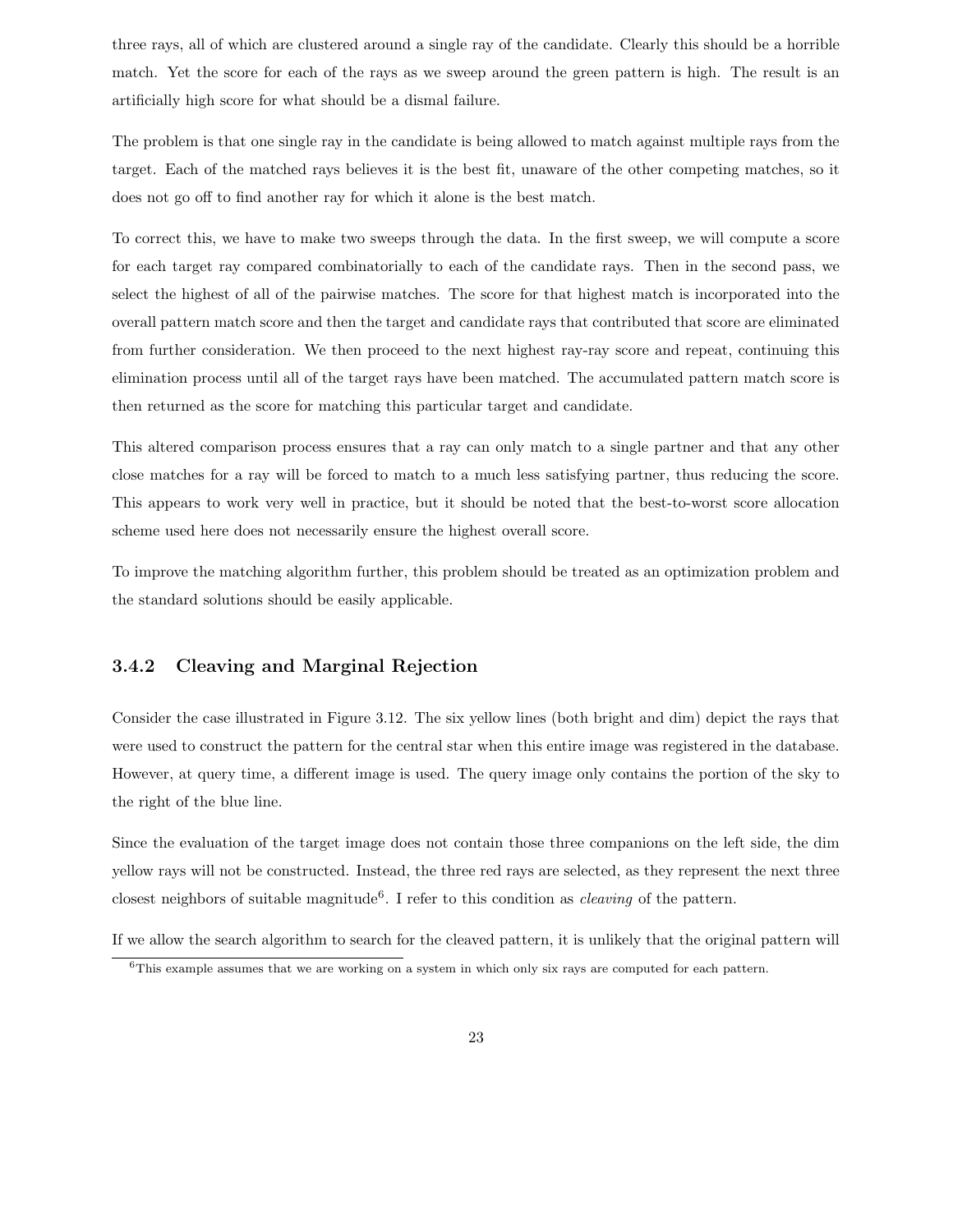

Figure 3.12: Pattern Cleaving

yield a sufficiently high match, even though three of the rays will be match perfectly.

Given this impending failure, it would be better if we didn't attempt to match the cleaved pattern at all. Fortunately, this is an easy condition to test. Note that some of the rays in the erroneous pattern are further away (radially) from the target star than is the edge of the image (represented by the blue line).

Using this as a guideline, a target star's pattern will not be processed if any of its component rays is longer than the distance to the nearest image edge. In this way we ensure that we have the greatest possible chance of finding the right match when we go to the expense of matching a pattern. I call this the rule of marginal rejection since it rejects from consideration any patterns near the margins of the image.

#### Analysis: Shrimpy Little Brother

One problem I observed during performance assessment was the issue of extremely short little brother rays. When the little brother is less than 5% of the length of some of the other rays in the pattern, we get scalinginduced inaccuracies. Since the lengths of rays are expressed relative to the length of the little brother, minor discrepancies in the accuracy of the little brother length translate into larger inaccuracies in the length of the pattern rays. This increases the likelihood of making match mistakes.

To counter this, I've entertained the idea of rejecting patterns for comparison if they have significantly undersized little brothers.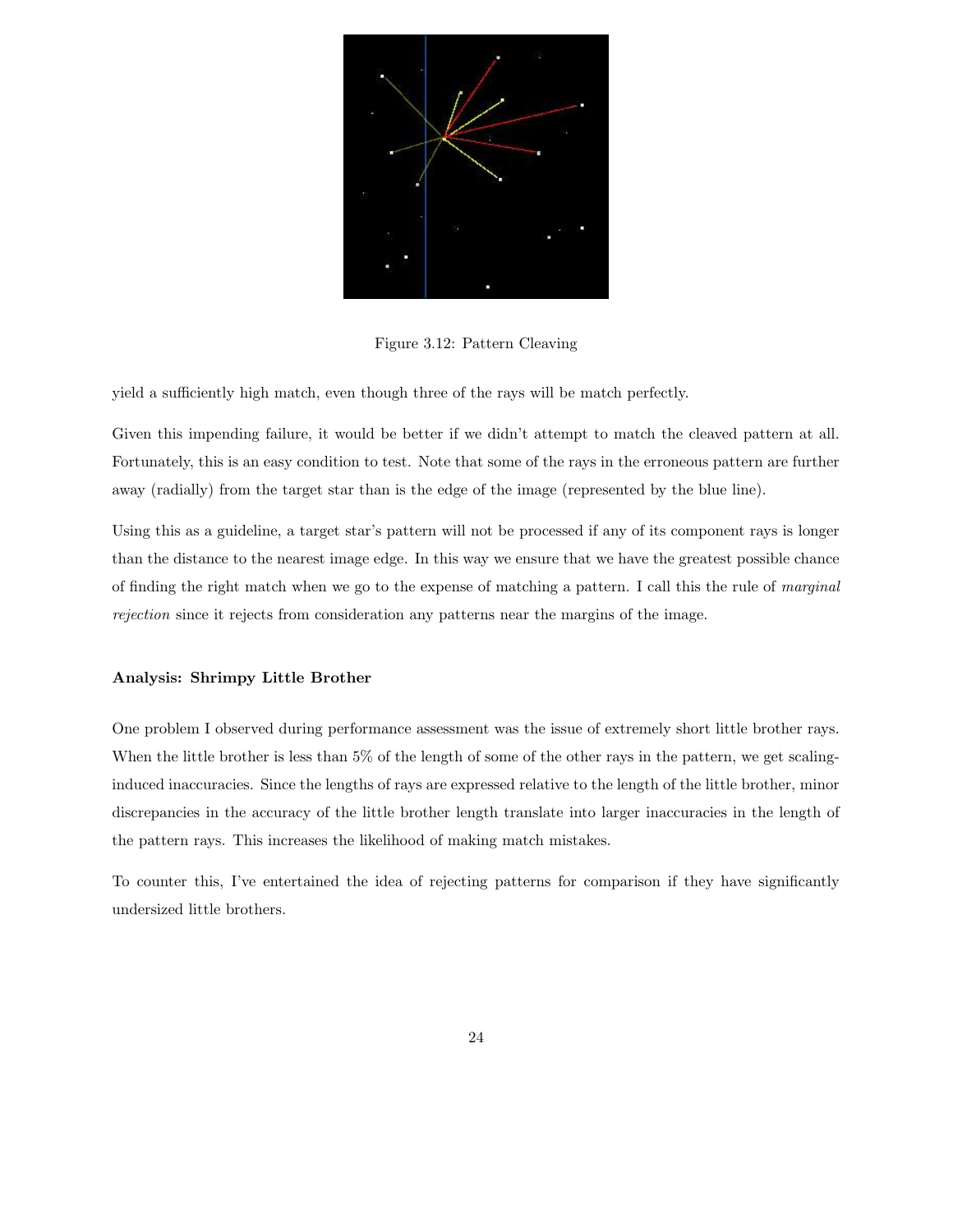## Chapter 4

## Results

## 4.1 Project Code

The code was implemented in ANSI C, using the OpenGL and MySQL libraries. Both the GUI client and the MySQL database server are running on Linux Redhat 9.

The project was managed using CVS and at final count, comprised 3010 lines of code.

## 4.2 Early Tests

During early trials of the SkyD system, success rates of approximately 70% were common. However, these results were based on a training set of three images and a test set composed of manually altered versions of the training data. (The test images were rotated, scaled and cropped with some additional noise added by hand.)

When the training set was expanded to seven images, and the test set was replaced with independently captured images of sky regions similar to those in the training set, the individual pattern matching success dropped to approximately 30%. But these results were still based on the comparison engine that permitted promiscuous rays.

Fortunately, satisfactory results were regained once the comparison engine was redesigned.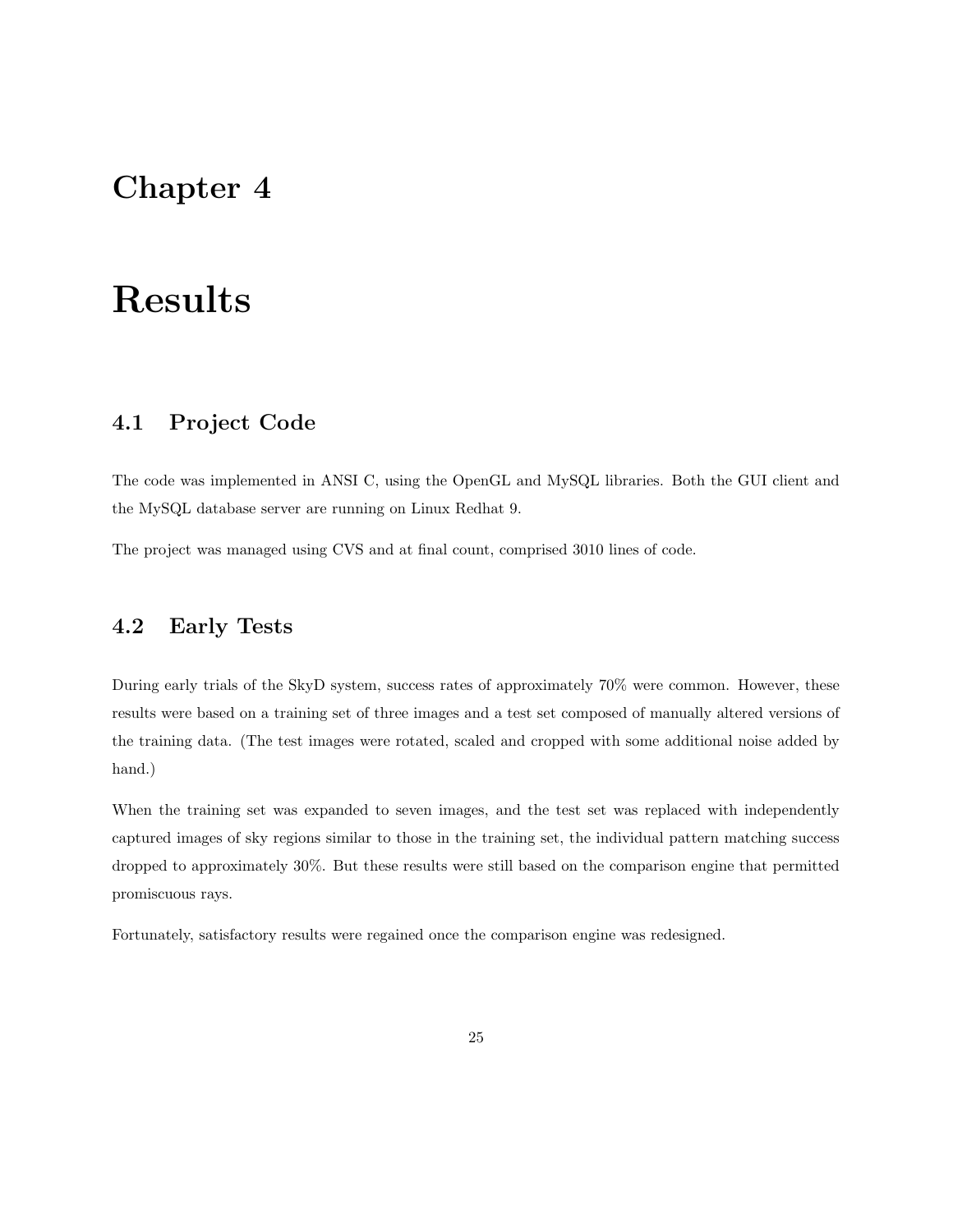### 4.3 Test Data

The point of this algorithm is to be able to find the queried star from among a number of stars from a number of images. It is often difficult to be sure, when looking at these images, if they overlap in any area. This makes it difficult to judge whether an unexpected result from a target star query might in fact have matched the correct star appearing in a different image. To avoid that issue, we have selected a training set of images specifically so that they do not overlap. The constellations chosen were: Orion, The Corona, Cassiopeia, Aquarius, Hercules, The Phoenix, Pavo, Carina, Columba and Perseus.

(and Canis Major and ???)

The training images were all taken from the Deep Sky Survey archive. Of the different catalogs available for downloading, all the images were taken from the DSS1 catalog, in GIF format at a height and width of 60 arcminutes. These images were all 2119x2119 pixels. This proved to be too large for the algorithm to run fast enough on my development machine, so I downsampled all the training images by 50%.

| Images in DB             | 19           |
|--------------------------|--------------|
| Stars in DB              | 29147        |
| Min. Stars (Corona)      | 83 of 212    |
| Max. Stars (Canis Major) | 4790 of 5562 |

Figure 4.1: Test Data Details

The test images were all taken from the same site, but from an archive captured separately: the HST-Phase 2 survey. These images were downloaded with a width of 45 arcminutes in GIF format and then preprocessed in the same way the training images were managed.

It is interesting to note that, as shown in Figure 4.3, the Pictor image was the most successful of the test images. This is particularly curious because the Pictor image was the only one modified from the HST archival version downloaded. It was rotated by 41 degrees prior to testing, as a way of testing rotational invariance.

Figure 4.2 shows the distribution of these images in a map of the night sky. Each image is 60 arcminutes (1 degree) square.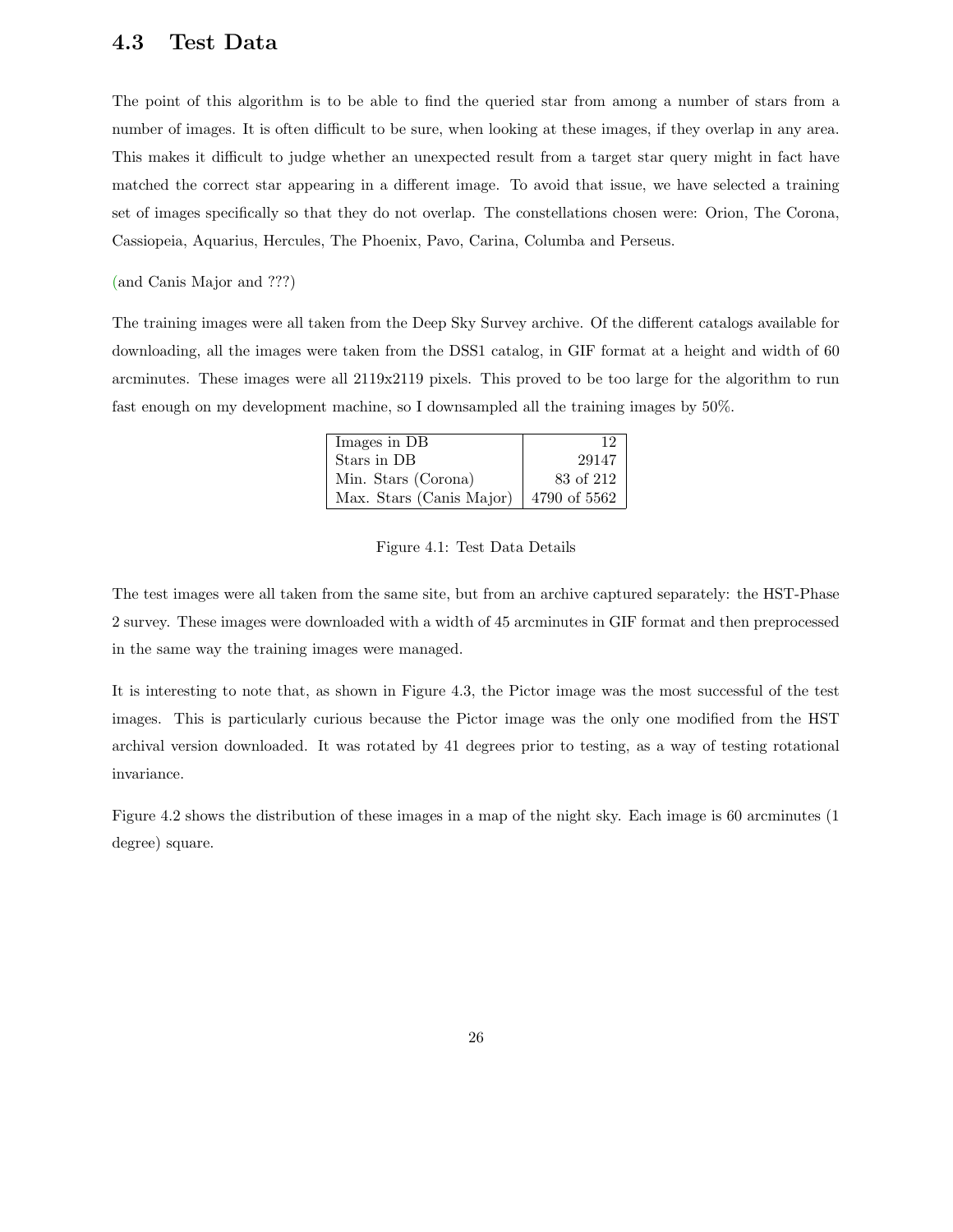

Figure 4.2: Placement of Training Images In the Night Sky

## 4.4 Verifying Success

Given the nature of the project, it is not possible to ensure analytically that the results of a query indeed match the target star. Instead, we must rely on human judgement for this determination.

With each of the test images reported in Figure ??, I loaded the image and clicked on as many different stars as seemed practical, testing a minimum of ten stars in each. Judging the successful correspondence of target and result was done by eye.

| Test Image | Trials | <b>Successes</b> | $Score\%$ |
|------------|--------|------------------|-----------|
| Aquarius   | 11     |                  | 82%       |
| Pictor     | 13     | 12               | 92%       |
| Phoenix    | 12     | 10               | 83%       |
| Draco      | 11     |                  | 64%       |
| Total      |        | 38               | 81%       |

Figure 4.3: Trial Successes

I have yet to devise a reliable algorithm for automating this analysis. It occurs to me that I could process all the stars in a test image and count the number of results that come from clearly wrong images. Assuming that the number of mis-matches occuring within the target image itself is approximately equal to the average number of mis-matches occuring in other images, we could simply count the number of results that were in the correct image and adjust for this mismatch rate to get an approximate number of successful matches,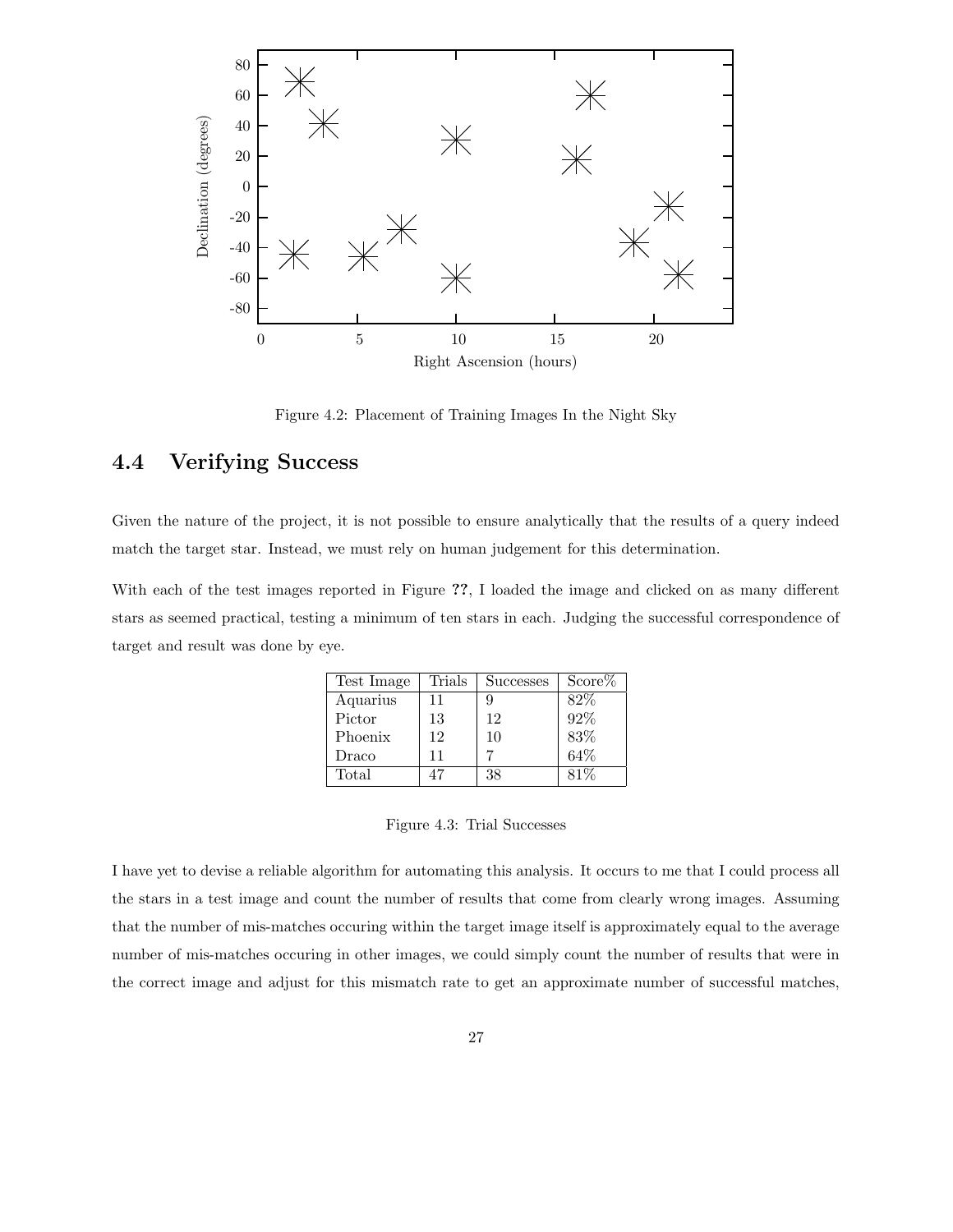computed over a much larger number of stars.

This approach strikes me as equally faulty and would require a larger number of test images to ensure that image-specific variations had been averaged out. For this reason (and also because I'm out of time), I have elected to stick with the manual judgement process.

## 4.5 Analysis: Flaws in the Ointment

#### 4.5.1 Confirmation Confusion

A more robust test would involve overlapping images in the training data. In a perfect world, SkyD should be able to identify all of the images that contain the target star, not just the best match. And it should be able to do so while also rejecting superficially similar stars.

The biggest problem with this is not the algorithm, but the test procedures. It is extremely difficult to register two different images of the night sky when they contain any more than superficial details. This makes it nearly impossible to determine whether a test result is wrong, or merely a different image of the target star found in an unexpected image.

#### To this end, add combinatorial leverage.

The original star images chosen for this experiment were not selected to represent disparate regions of the sky. So it was likely that two mutually proximate target stars from a single image might yield correspondences with stars from two different images. In fact the local region being queried might be represented in several training images.

It is often difficult to determine from visual inspection whether two different images contain overlapping regions of the sky, especially when those two images have different resolutions and orientations. So it became very difficult to judge whether a particular query result was correct. It was very difficult to register the two images with each other visually.

Instead of continuing with this uncertainty, I restructured the training data to ensure that no two images contained the same regions of sky. Furthermore, the test images were chosen from identical regions of sky covered by some of the training images (although captured separately). This way, if a test star in the Canis Major constellation produced a result from the Phoenix asterism, we could be certain it was a mistake. The determination of correctness between the target and result can now be done visually. The two images involved are of similar extent and orientation (although not necessarily similar resolution or sensitivities)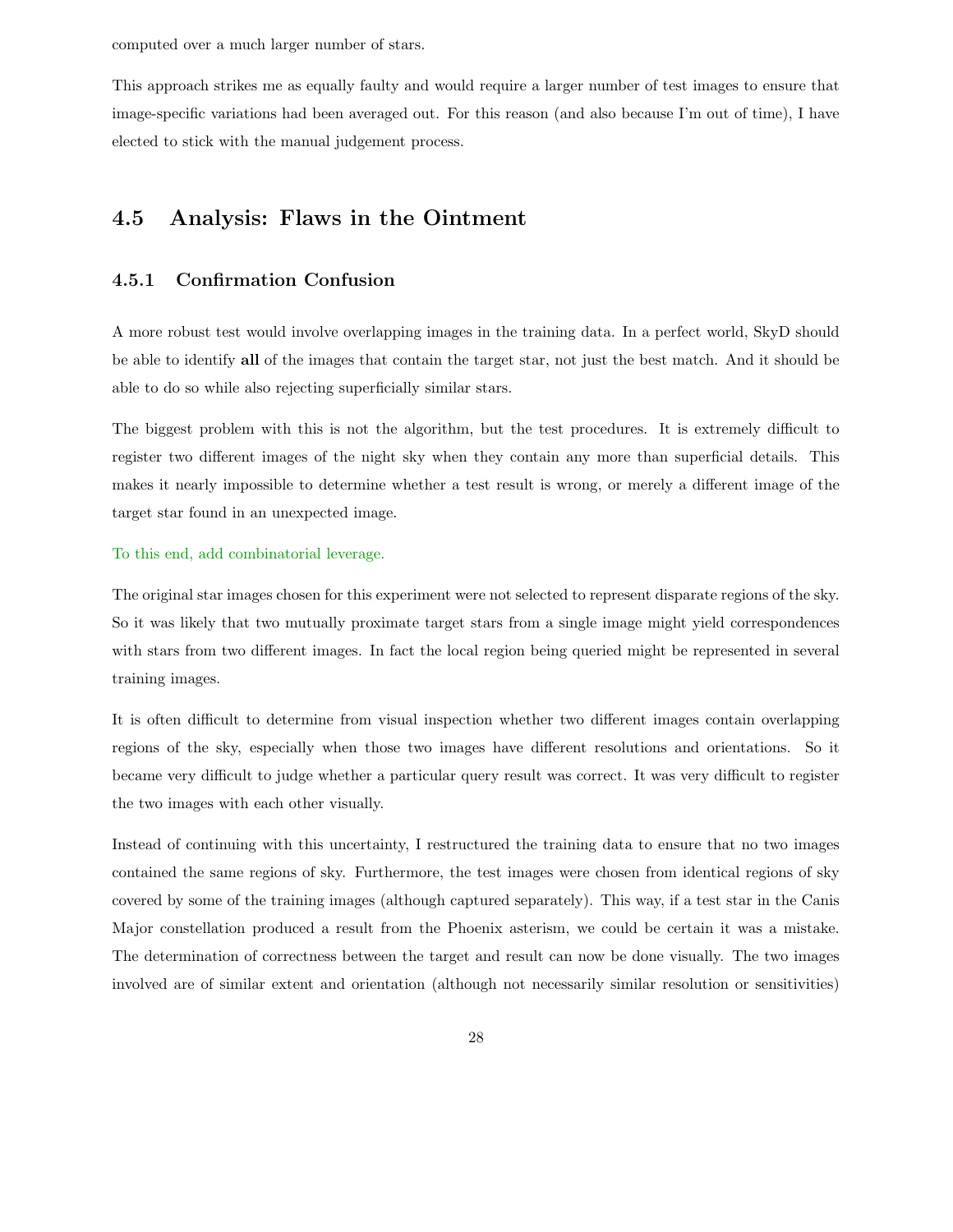which makes the process of visually registering the two images much simpler.

To visualize the distribution of the new training data, I've constructed the map of the night sky shown in Figure 4.2. In it, one can see the centers of each of the training images. Each image is one degree in width and hight, so it should be clear from the diagram that the images cannot contain overlapping data.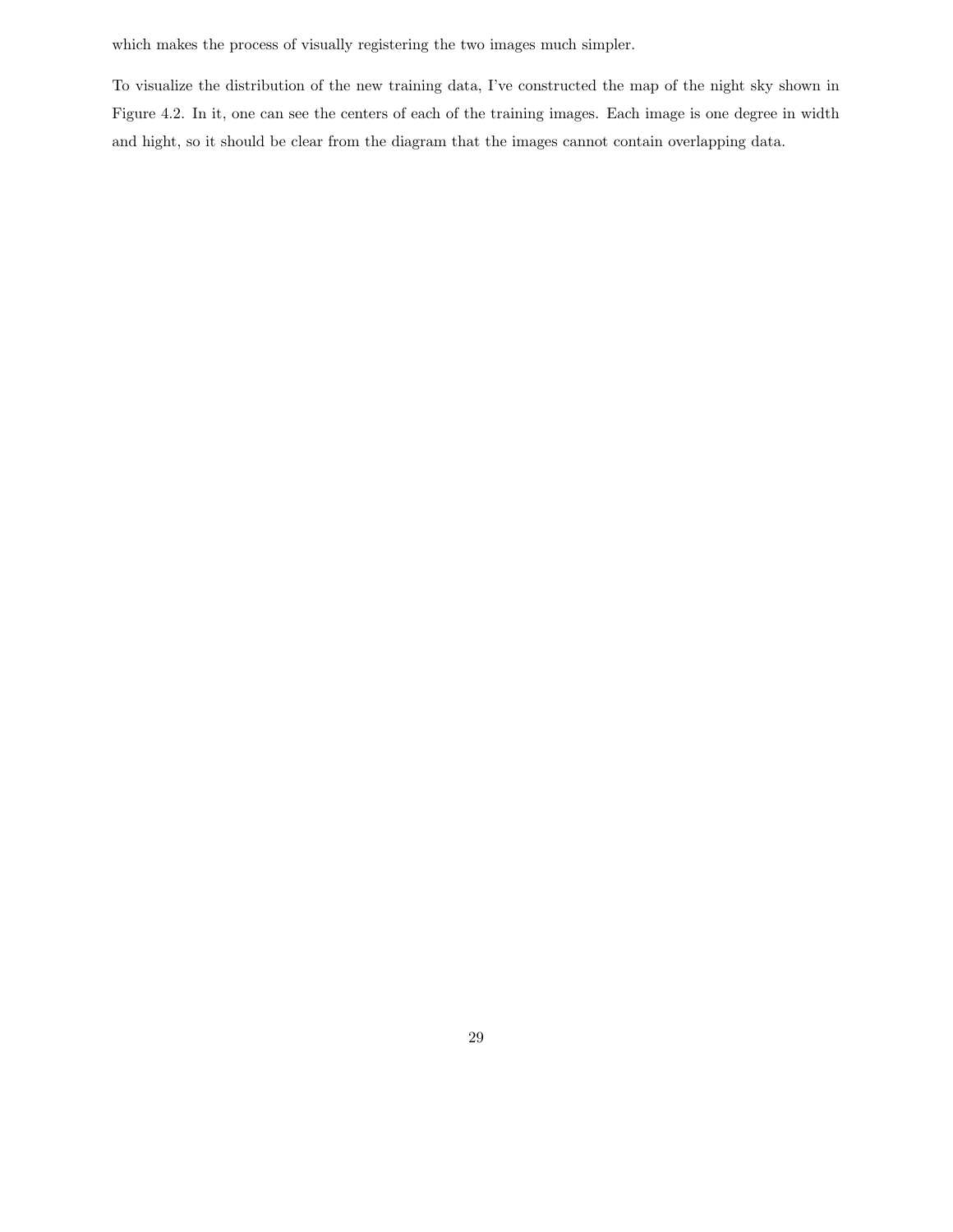## Chapter 5

## Image Matching

Although matching images to images is the long-range goal, it is beyond the stated scope of this project. However, there are a few points worth mentioning about possible implementations at that level.

Finding uniquely matching patterns from an arbitrary input image against a database of perhaps thousands of images

## 5.1 Adaptive Source Weighting

As we accumulate information from successive queries on a single image, we should be able to make use of this growing body of evidence to weight the likelihoods of corresponding images. If we have 3 stars in a close grouping who all returned the same query result image, chances are high that a subsequent query taken from within the bounding hull of those previous 3 images will also yield the same corresponding image.

### 5.2 Iterated Pruning

When the database gets large, searching each pattern for a 10-ray match can be quite time consuming. Fortunately we can take advantage of a scalability aspect of the pattern system. For an initial pass, it should be possible to simply compare a subset of the target pattern, searching for correspondence with the rays defined by the closest two neighbors.

This will yield a large set of candidates, but a significantly small subset of the entire database. This candidate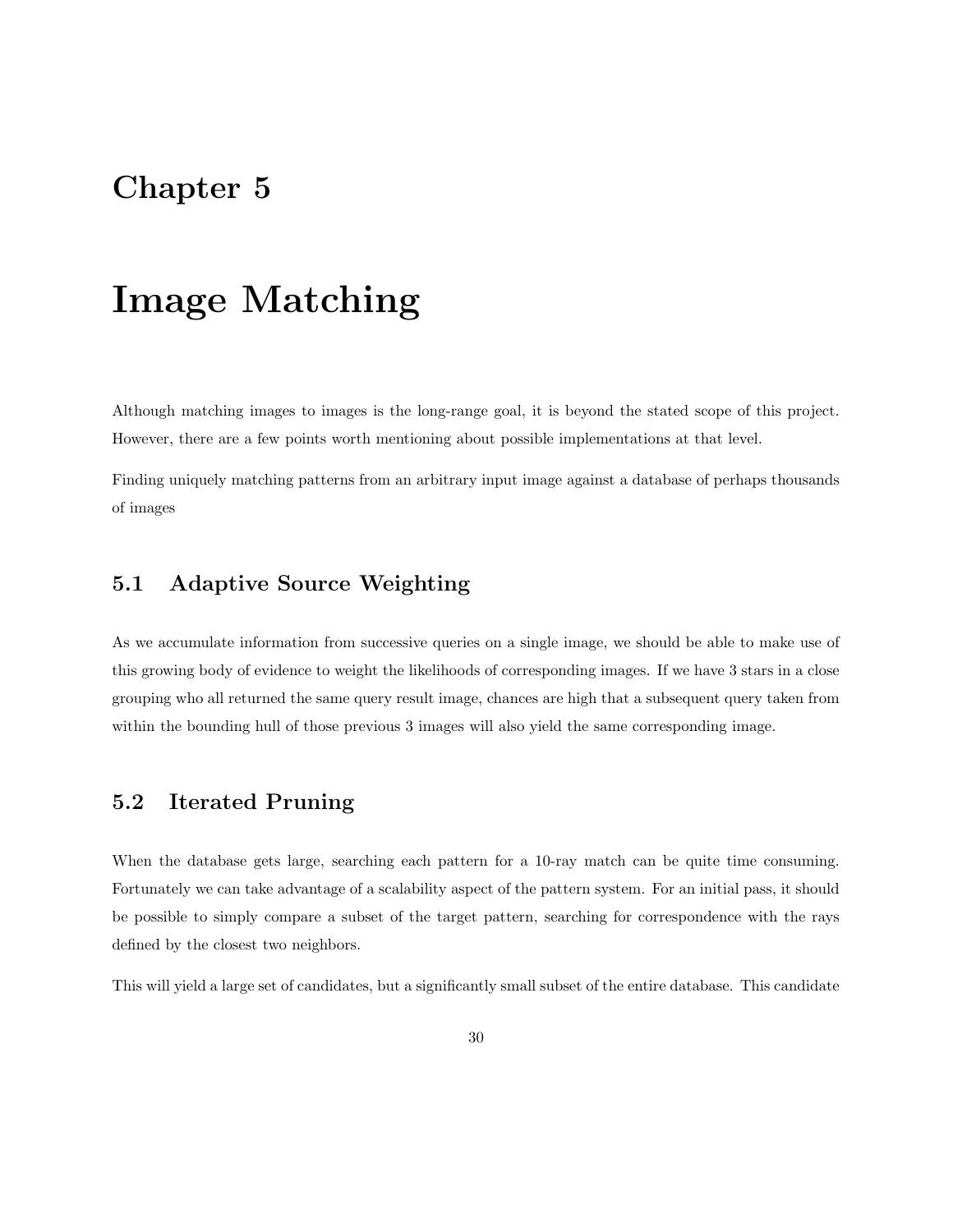list could then be searched with the more exhaustive 10-ray comparison.

## 5.3 Aggregation Leverage

As we will see in the image matching section to follow, we can use a number of aggregation techniques to milk significantly better results in matching images to images, despite the weaker performance of the pattern-level matching.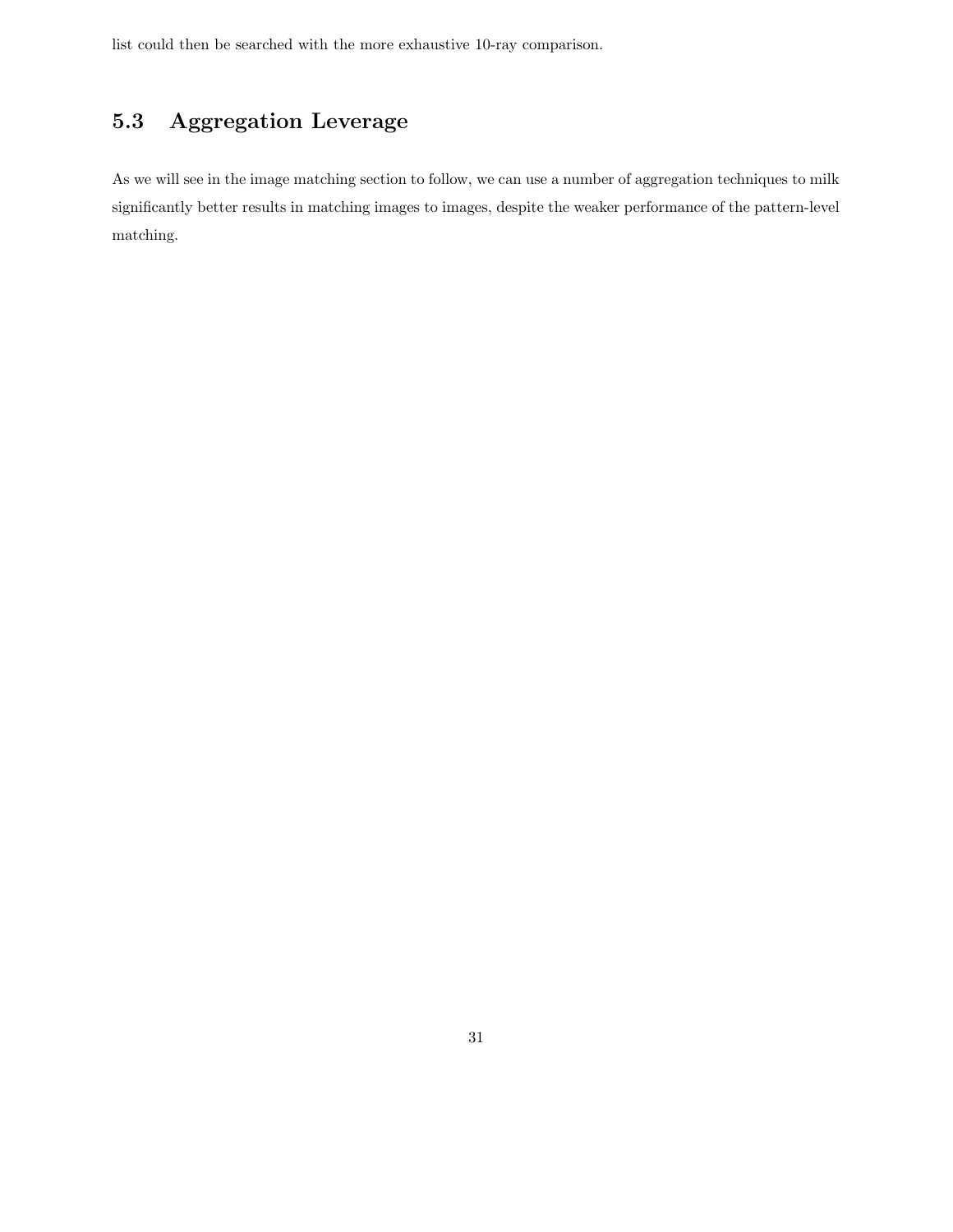## Chapter 6

# Conclusions and Future Work

A promising approach to sky image recognition. Potential application to spacecraft orientation systems? Potential application to color palette matching.

## 6.1 Combinatorial Leverage

If we can achieve 30% success by comparing individual stars, we should be able to borrow from combinatorial logic to significantly increase the success rate by comparing star neighborhoods.